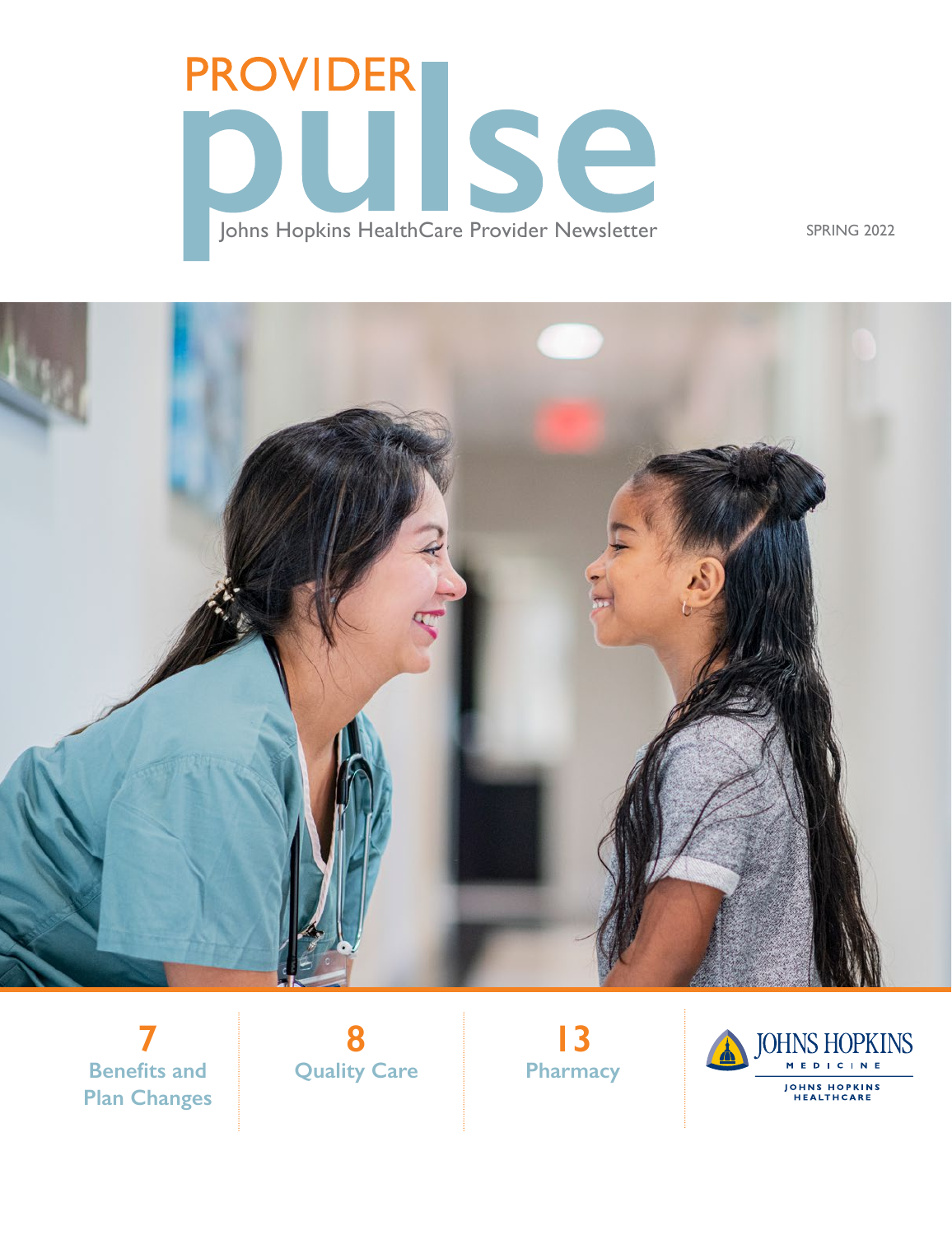This newsletter features important information pertaining to providers in the JHHC network: Priority Partners, Johns Hopkins Employer Health Programs (EHP), Johns Hopkins US Family Health Plan (USFHP), and Johns Hopkins Advantage MD. Please contact your Provider Relations coordinator with any questions about this information.

### // INTRODUCTION

"When flowers bloom, so does hope." *—Lady Bird Johnson*

Spring brings hope and fresh growth. Many changes are sprouting at JHHC. In this issue of *Provider Pulse,* we touch on some of them, including our changeover later this year to a new claims processing and management system, Facets, as well as a new claims editing system from Optum that will replace ClaimCheck. We hope these and other improvements to our claims processes will result in ease of use and greater efficiency and accuracy.

In addition, the issue contains information on our partnership with ProgenyHealth to provide NICU care management and utilization management services to our EHP and Priority Partners members, and news you can use about the annual CAHPS® survey and tips for providers. There's also the announcement of the digital version of the Provider Information Updates Form, which should streamline submission of demographic and other changes to JHHC.

Delivering quality medical services to our members is the hallmark of JHHC. Dedication to the partnerships we've established with our providers is a vital component of this commitment. We appreciate your efforts to provide high-value services to JHHC members.

*— Jayne Blanchard,* Editor

### // POLICIES AND PROCEDURES

# **Balance Billing of Members: What Providers Need to Know**

JHHC has been experiencing an increase of complaints relating to the balance billing of members. We would like to take this opportunity to remind providers of the Hold Harmless Rule.

The Hold Harmless Rule applies to Johns Hopkins Advantage MD, Priority Partners and Johns Hopkins US Family Health Plan (USFHP).

- **• For Advantage MD:** "Participating providers are prohibited from balance billing Advantage MD members including, but not limited to situations involving non-payment by Advantage MD, Advantage MD's breach of its Agreement, or insolvency of Advantage MD. Providers cannot bill, charge, collect a deposit from, seek compensation or reimbursement from, or have any recourse against members or persons other than Advantage MD, acting on behalf of members for covered services pursuant to the Participating Provider's Agreement. The provider is not prohibited from collecting copayments, coinsurances, or deductibles for covered services in accordance with the terms of the applicable member's benefit plan."
- **• For Priority Partners:** Providers are "prohibited from balance billing anyone that has Medicaid including Priority Partners members. You may not bill Medicaid or Priority Partners members for missed appointments. Medicaid regulations require that a provider accept payment by the program as payment in full for covered services rendered and make no additional charge to any person for covered services. Any Medicaid provider that practices balance billing is in violation of their contract. For covered services, Priority Partners providers may only bill us or the Medicaid program if the service is covered by the State but is not covered by the MCO. Providers are prohibited from billing any other person, including the Medicaid participant or the participant's family members, for covered services."
- **• For USFHP:** "Billing for Non-Covered Services as outlined in the TRICARE Operations Manual 6010.59- M, April 1, 2015, Chapter 5, Section 1, a network provider may not require payment from beneficiaries for any excluded services that the beneficiary received from the network provider and the beneficiary is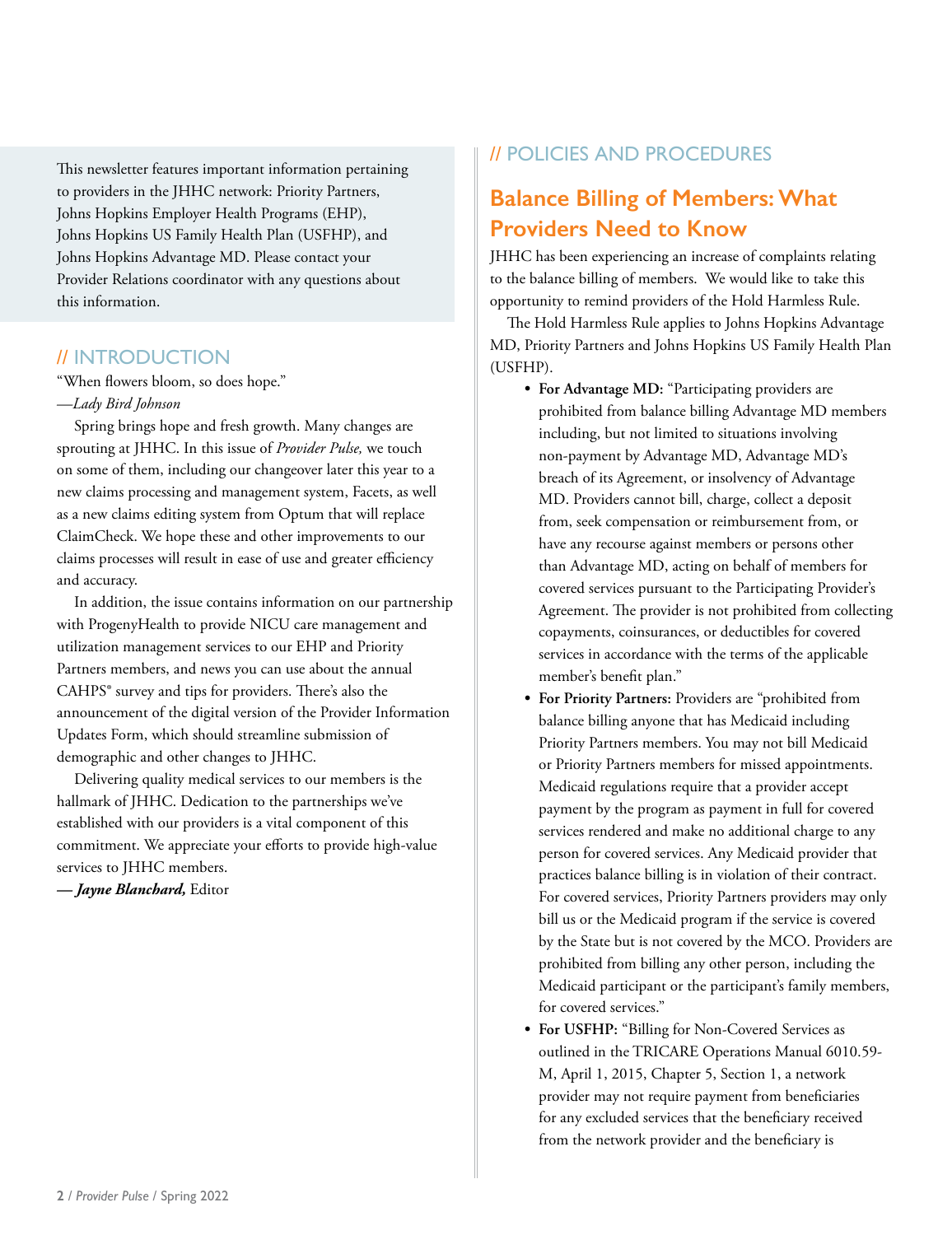'held harmless.' Excluded or excludable services include TRICARE statutory exclusions (e.g. cosmetic procedures, certain durable medical equipment items or supplies) or services considered to be unproven or experimental. Providers are required to follow all applicable prior authorization requirements, as Hold Harmless provisions apply. An **[Acknowledgment and](https://www.hopkinsmedicine.org/johns_hopkins_healthcare/downloads/usfhp/usfhp-acknowledged-financial-form.pdf)  [Financial Responsibility Statement](https://www.hopkinsmedicine.org/johns_hopkins_healthcare/downloads/usfhp/usfhp-acknowledged-financial-form.pdf)** is available for members to fill out."

Please also note that a claim denial **is not the same** as a benefit denial. A benefit denial pertains to a non-covered service or denied authorization. When no benefits are available for the member, or the services are not covered, the Remittance Advice (RA) will alert the provider. Providers may only bill the member when the RA states there is member responsibility.

Providers should follow the appeal/claims payment dispute process for each of JHHC's health plans before resorting to billing the member. Providers should also refrain from billing the member for amounts above what is listed on the member's Explanation of Benefits (EOB).

# **Additional Prior Authorization Requirements Added to eviCore Partnership**

Johns Hopkins HealthCare (JHHC) is in partnership with eviCore healthcare to provide patients with access to high-quality, medically appropriate care that is consistent with evidencedbased treatment guidelines.

Tentatively beginning Aug. 1, 2022, providers in the Advantage MD and Priority Partners networks will be required to obtain prior authorization for physical therapy, occupational therapy, interventional pain management, spine surgery, joint surgery and post-acute care services.

JHHC will also begin using eviCore for prior authorization for lab management for Advantage MD members for dates of service tentatively Aug. 1, 2022, and beyond. (eviCore has provided lab management prior authorization services for Priority Partners since December 2021.)

Provider Relations will keep our provider network posted on additional details, code lists and training sessions.

# **New Digital Version of Provider Information Update Form**

As part of JHHC's ongoing effort to streamline and make processes more efficient for providers, we announce a new digital version of the **[Provider Information Update Form](https://www.hopkinsmedicine.org/johns_hopkins_healthcare/providers_physicians/resources_guidelines/online_forms/provider_info_update_form)**.

Now providers can fill out and submit the **[form](https://www.hopkinsmedicine.org/johns_hopkins_healthcare/providers_physicians/resources_guidelines/online_forms/provider_info_update_form)** directly from the provider website.

**Note:** If you are using a Social Security number in place of a Tax ID number, the completed update form must be faxed to 410-762-5302 to ensure identity protection. This e-Fax number is monitored by the JHHC Credentialing team.

The PDF version of the Provider Information Update form is still available on the provider website under "Forms;" however, the digital version is the preferred method for sending provider information updates to JHHC.

| <b>COVID-19 Updates</b>                                          |                                                                                                        |                                                                                            |                    |                                                                                                             | v                                                         |
|------------------------------------------------------------------|--------------------------------------------------------------------------------------------------------|--------------------------------------------------------------------------------------------|--------------------|-------------------------------------------------------------------------------------------------------------|-----------------------------------------------------------|
|                                                                  | <b>JOHNS HOPKINS</b><br>$B0 + C1$                                                                      |                                                                                            |                    |                                                                                                             | Find a Doctor   Appointments   Login to MyChart<br>Search |
| <b>ABOUT</b><br><b>HEALTH</b>                                    | <b>PATIENT CARE</b>                                                                                    | <b>RESEARCH</b>                                                                            | SCHOOL OF MEDICINE |                                                                                                             |                                                           |
|                                                                  | Johns Hopkins HealthCare LLC                                                                           |                                                                                            |                    |                                                                                                             |                                                           |
| Home C For Providers                                             | Research<br>News & Publications About IHHC                                                             |                                                                                            | Careers            |                                                                                                             |                                                           |
| Overview                                                         | Home > Johns Hockins HealthCare LLC > Providers & Physicians > Resources and Quidelines > Online Forms |                                                                                            |                    |                                                                                                             |                                                           |
| Coronavirus (COVID-19)<br>Our Health Plans<br>Health Services    | <b>Provider Information Update Form</b>                                                                |                                                                                            |                    |                                                                                                             |                                                           |
| Health Programs for<br>Members                                   | Questions? Call Provider Relations at 1-888-895-4998                                                   |                                                                                            |                    |                                                                                                             |                                                           |
| Resources & Guideline                                            |                                                                                                        |                                                                                            |                    | Notification must be made at least thirty (30) days in advance of the change in writing or using this form. |                                                           |
| · Overview<br>· Provider Education                               |                                                                                                        |                                                                                            |                    | Complete this form with all current information. Upload completed form along with your W-9.                 |                                                           |
| · Manuals                                                        |                                                                                                        | PLEASE NOTE: IF USING A SOCIAL SECURITY # IN PLACE OF A TAX ID. THIS COMPLETED UPDATE FORM |                    |                                                                                                             |                                                           |
| Carel ink                                                        | MUST BE FAXED TO 410-762-5302 TO ENSURE IDENTITY PROTECTION.                                           |                                                                                            |                    |                                                                                                             |                                                           |
| · Communications<br>Repository<br><b>Haalth Care Berformance</b> |                                                                                                        | Practice & Provider Information                                                            |                    | Panel Status Change                                                                                         | Complete Form                                             |

# **Recent Medical Policy Updates**

The JHHC Medical Policy Advisory Committee (MPAC) has approved changes and additions to our medical policies. These changes went into effect May 2, 2022.

**[View the Medical Policy Updates](https://www.hopkinsmedicine.org/johns_hopkins_healthcare/providers_physicians/policies/medicalpolicies_disclaimer.html)**

Changes and additions this quarter include:

- **• CMS01.00** Medical Policy Introduction
- **• CMS01.03** Acupuncture
- **• CMS02.12** Biofeedback (title updated to: Biofeedback for Somatic Conditions)
- **• CMS16.15** Evaluation and Treatment of Pediatric Feeding Disorders & Avoidant, Restrictive Food Intake Disorder
- **• CMS16.19** Prenatal Obstetrical Ultrasounds
- **• CMS19.05** Solid Organ Transplant
- **• CMS20.04** Thermography
- **• CMS22.01** Minimally Invasive Treatments of Varicosities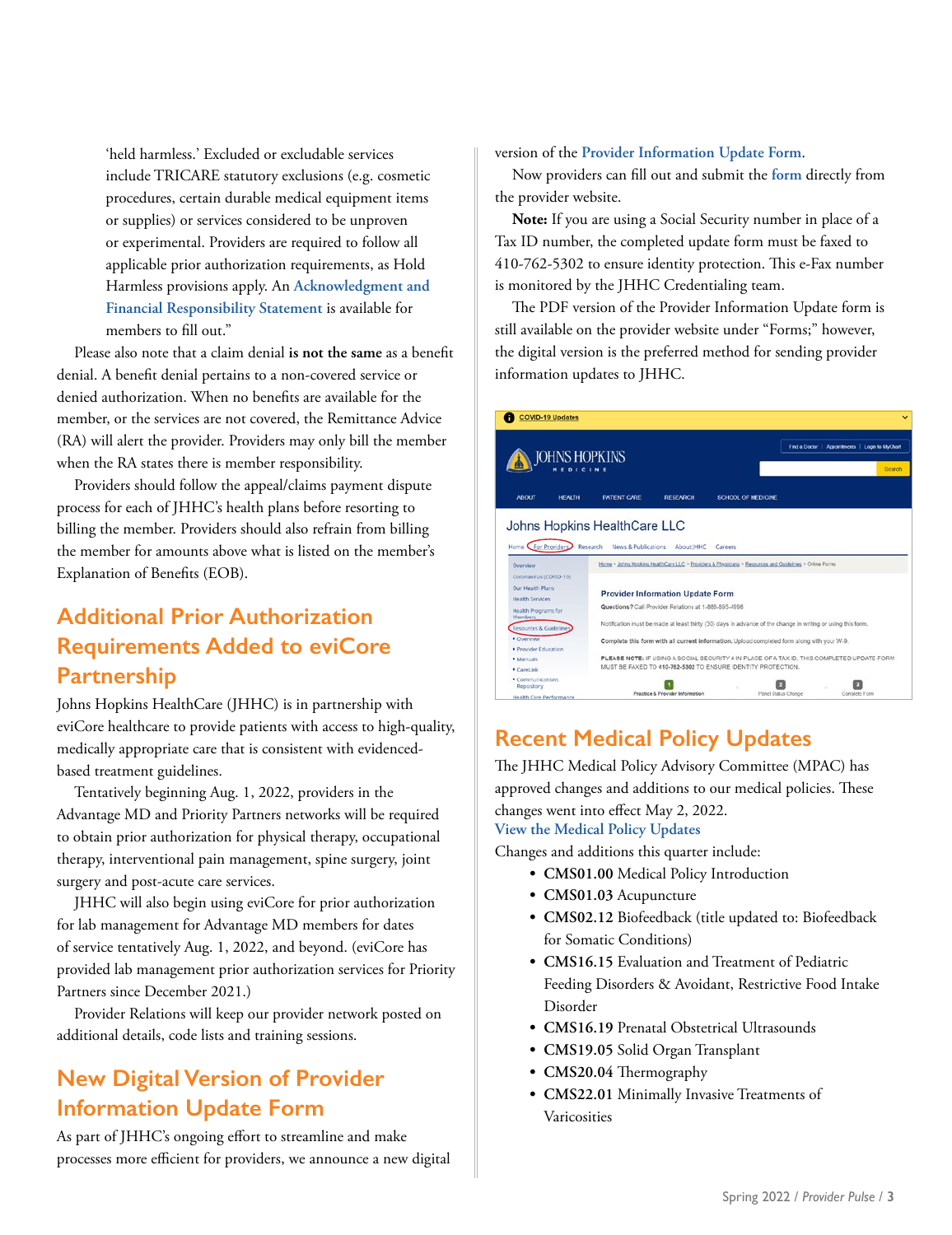### **Retired Medical Policies**

- **• CMS03.09** Computed Tomography Angiography (CTA)
- **• CMS08.04** High-Frequency Pulsed Electromagnetic Stimulation for Healing Chronic Wounds
- **• CMS09.03** Interferential Therapy
- **• CMS09.04** Intradiscal Electrothermal Therapy (IDET)

To view the full descriptions of these policies, please visit the **[Medical Policies](https://www.hopkinsmedicine.org/johns_hopkins_healthcare/providers_physicians/policies/medicalpolicies_disclaimer.html)** section of the JHHC website on or after the effective date or call Provider Relations at 888-895-4998.

# **JHHC Converting to New Claims System**

In an effort to transform and improve the efficiency of our processes, JHHC will convert to Facets, an industry standard claims submission and management system, starting in Q3 of 2022. We expect the new system will be operational Aug. 1, 2022, for Priority Partners and on Oct. 1, 2022, for Johns Hopkins Employer Health Programs (EHP) and Hopkins ElderPlus. The Facets system will replace the MC400 system, and JHHC be will partnering with Cognizant for the administration of these claims.

### **What will change:**

If a provider is not submitting claims electronically, claims will only be accepted through the **[HealthLINK](https://www.hopkinsmedicine.org/johns_hopkins_healthcare/providers_physicians/healthlink//?utm_source=campaigner&utm_medium=email&utm_campaign=PRUP229-Facets-healthlink)** portal or through the postal system. JHHC will no longer accept claims via fax or email.

If mailing in claims, please use separate envelopes and mail to the unique address for each health plan. New claims addresses for Priority Partners, EHP and Hopkins ElderPlus noted below:

- **• Priority Partners:** P.O. Box 4228, Scranton, PA 18505
- **• EHP:** P.O. Box 4227, Scranton, PA 18505
- **• Hopkins ElderPlus:** P.O. Box 4077, Scranton, PA 18505

Mailing addresses for paper submission of payment disputes:

- **• Priority Partners:** P.O. Box 4228, Scranton, PA 18505
- **• EHP:** P.O. Box 4227, Scranton, PA 18505

Claims editing system will change from McKesson ClaimCheck to Optum CES.

Member ID card changes:

- Member ID terminology will match Facets terminology.
- Member ID cards will be updated with the new claims mailing address and Customer Service phone numbers.
- PCP designation will display the individual provider, not the group/practice location.

### **What will remain the same:**

- Electronic submission of claims, payor IDs for EDI claims submissions
- Submission of claims through the HealthLINK portal
- Existing process, address or fax number for electronic or paper submission of clinical appeals
- Web portal/electronic submission of payment disputes and clinical appeals through HealthLink will follow the same process for providers and be routed appropriately internally
- Fax number for paper submission of Priority Partners and EHP payment disputes

### **During the Transition:**

**Claim Submissions —** Claims will need to be split based on date of service (DOS)

### **EDI Submissions**

- No change to payor IDs
- Availity will handle the split of claims based on DOS
- Provider will receive two remits one for DOS prior to cut-over and one for DOS after cut-over

### **Paper Submissions**

### **Inpatient Claims:**

- If admit date is prior to cut-over, submit claims to current claims P.O. Box
- If admit date is after cut-over, submit claims to new P.O. Box

### **Outpatient/Professional Claims:**

- DOS prior to cut-over submit claims to current claims P.O. Box
- DOS after cut-over submit claims to new P.O. Box
- Providers will receive two remits one for DOS prior to cut-over and one for DOS after cut-over.

### **Payment Disputes**

### **Paper Submissions:**

- DOS prior to cut-over submit claims to current P.O. Box/portal
- DOS after cut-over submit claims to new P.O. Box

### **Web Portal Submissions:**

No change to process — submissions will be routed internally to Cognizant for processing if DOS is after cut-over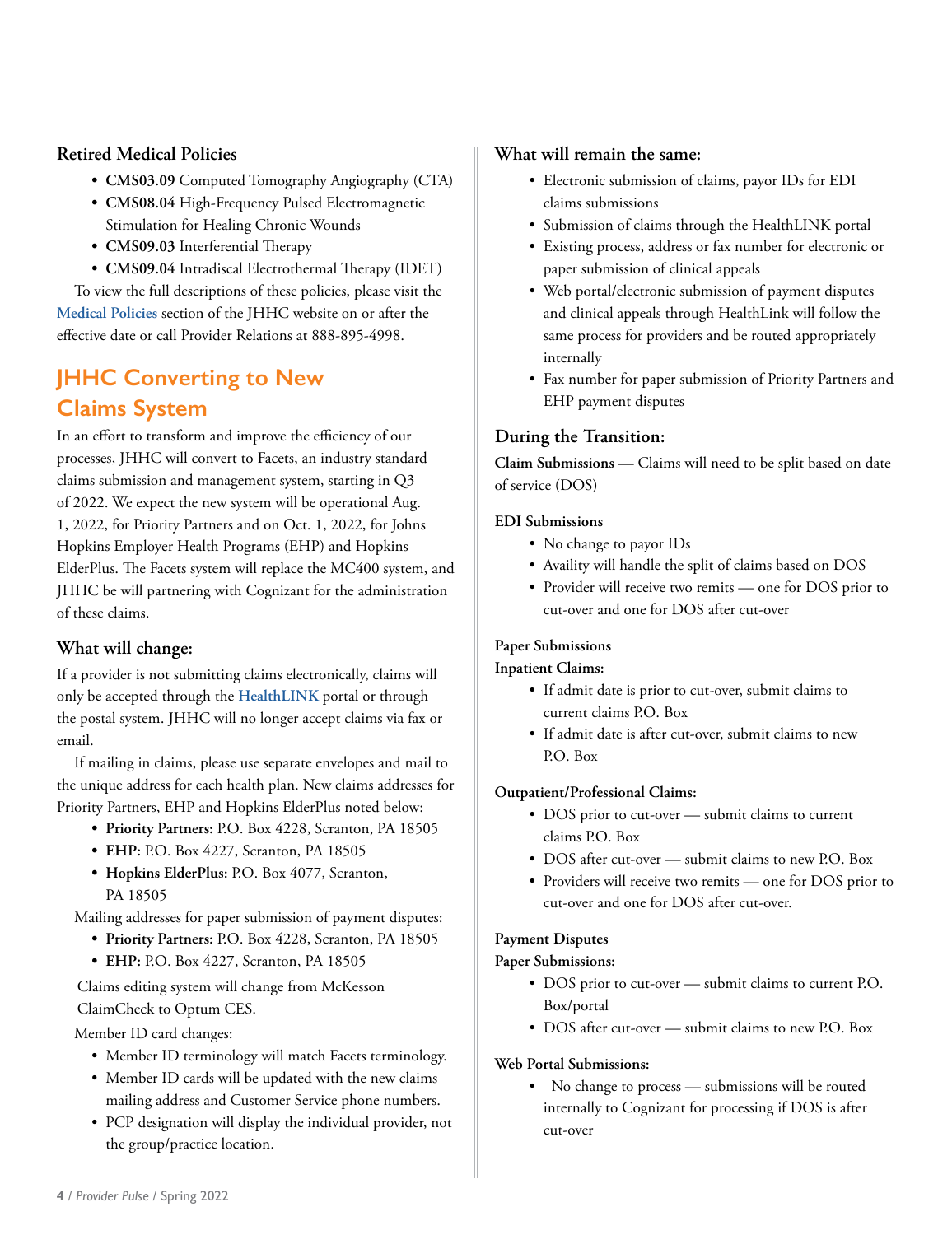Please be sure to make note of the new mailing addresses for paper claims and paper submission of payment disputes to ensure claims and payment disputes can be processed timely.

# **EHP and Priority Partners to Partner with ProgenyHealth for NICU Services**

Johns Hopkins Employer Health Programs (EHP) and Priority Partners are pleased to announce a partnership with ProgenyHealth, a company specializing in neonatal care management services. For hospitals, ProgenyHealth will serve as a liaison for EHP and Priority Partners, providing NICU admission services and assisting with the discharge planning process to ensure a smooth transition to the home setting.

Under the agreement that began May 1, 2022, ProgenyHealth's neonatologists, pediatricians and neonatal nurse care managers will work closely with EHP and Priority Partners members, the NICU facility as well as attending physicians and nurses to promote healthy outcomes for premature and medically complex newborns. Patients will be able to access an extensive online library and an "on-call" staff member, available 24/7.

### **Process for ProgenyHealth/NICU**

- Do not send requests to JHHC's Utilization Management department.
- For EHP and Priority Partners NICU Admission, use the **[Newborn Notification Form](https://www.hopkinsmedicine.org/johns_hopkins_healthcare/providers_physicians/our_plans/ehp/forms.html)** and fax the request with clinical information to ProgenyHealth: **888-400-4636.**
- For EHP and Priority Partners Prior Pediatric Readmission (within 1 year of NICU discharge), fax notification and clinical information to ProgenyHealth: **888-400-4636**
	- » Providers can use the same **[Authorization](https://www.hopkinsmedicine.org/johns_hopkins_healthcare/providers_physicians/our_plans/priority_partners/forms.html)  [Request Form](https://www.hopkinsmedicine.org/johns_hopkins_healthcare/providers_physicians/our_plans/priority_partners/forms.html)** they currently submit to JHHC for this purpose.

If you wish to learn more about ProgenyHealth's programs and services, visit **[progenyhealth.com](http://www.progenyhealth.com/)\*** or view the **[Progeny Provider](https://info.progenyhealth.com/provider-education-21)  [Education Video](https://info.progenyhealth.com/provider-education-21)**. Thank you for your partnership in caring for our EHP and Priority Partners members. Information about the Progeny-JHHC partnership can also be found on the **[Provider](https://www.hopkinsmedicine.org/johns_hopkins_healthcare/providers_physicians/resources_guidelines/provider-education.html)  [Education section](https://www.hopkinsmedicine.org/johns_hopkins_healthcare/providers_physicians/resources_guidelines/provider-education.html)** of the Provider website.

\**This link is from an external website that is not provided or maintained by or in any way affiliated with JHHC. Please note JHHC does not guarantee the accuracy, relevance, timeliness or completeness of any information on this external website.*

# **Site-of-Service Policy Update for Johns Hopkins USFHP Effective June 15, 2022**

The Johns Hopkins HealthCare (JHHC) Medical Policy Advisory Committee (MPAC) has approved new changes and additions to the JHHC CMS23.05 Site-of-Service Outpatient Surgical Procedures Medical Policy for Priority Partners and Johns Hopkins US Family Health Plan (USFHP), effective June 15, 2022. This requirement affects Priority Partners and Johns Hopkins USFHP members of all ages for select planned surgical procedures in Maryland hospitals.

Changes to CMS23.05 Site-of-Service Outpatient Surgical Procedures Policy:

- Criteria for access standards added for USFHP and Priority Partners members
- Content added to the Policy section to provide the additional consideration of the availability of services in the "contracted network, including their **provider's credentials** to perform the procedure in an ambulatory surgery center".
- Criteria added to allow consideration for outpatient surgery in the Outpatient Hospital setting when:
	- » ASC is unable to provide "medically necessary **timely** surgical care"
	- » There is no geographically available ambulatory surgery center (ASC) within the **access standards**  required by the member's plan
- Added definitions for:
	- » USFHP Access Standards per Tricare Policy Manual
	- » Priority Partners Access Standards per COMAR regulations
- Background section reviewed
- Reference section reviewed and updated

The CMS23.05 Site-of-Service-Outpatient Surgical Procedures policy specifies that members receive certain outpatient diagnostic or surgical procedures in an ASC when clinically appropriate. A surgical procedure performed in a hospital setting requires prior authorization and must meet medical necessity criteria for the hospital setting. The outpatient hospital setting, classified by Place of Service 22, is also known as "regulated space" within the state of Maryland.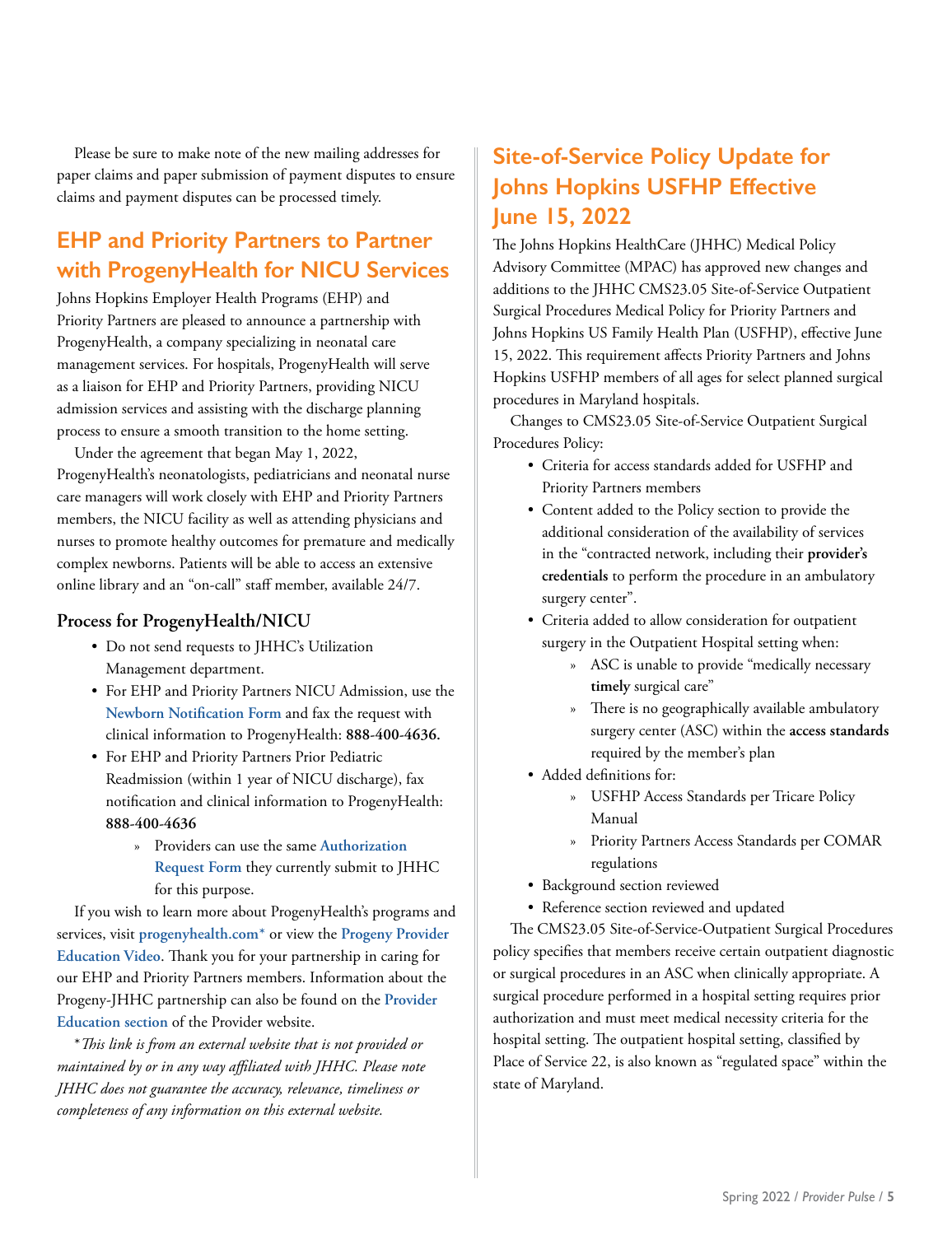To view the full description of the CMS23.05 Site-of-Service Outpatient Surgical Procedures policy and important appendices, please visit the **[Medical Policies](https://www.hopkinsmedicine.org/johns_hopkins_healthcare/providers_physicians/policies/medicalpolicies_disclaimer.html)** section of the JHHC website after the policy effective date or call Provider Relations at 888-895-4998.

# **Clarification Regarding Maternity and Newborn Notification Process**

### **Effective Date:** Immediately

**Health Plans Affected:** Johns Hopkins Employer Health Programs (EHP), Priority Partners, Johns Hopkins US Family Health Plan (USFHP) **Type of Change:** Process

### **Explanation of Change:**

Please see the following notification and authorization requirements for maternal and newborn admissions. When required, please complete and send the **[Newborn Notification and Authorization Request.](https://www.hopkinsmedicine.org/johns_hopkins_healthcare/providers_physicians/our_plans/priority_partners/forms.html)**

| <b>Maternal Admissions</b>                                                         | <b>Duration</b>         | <b>Notification</b><br><b>Required</b> | <b>Authorization</b><br><b>Required</b>                | <b>Send to</b> |
|------------------------------------------------------------------------------------|-------------------------|----------------------------------------|--------------------------------------------------------|----------------|
| Maternal inpatient hospital care<br>following an uncomplicated<br>vaginal delivery | 48 hours or less        | <b>Priority Partners</b>               | N/A                                                    | <b>JHHC</b>    |
|                                                                                    | Longer than 48<br>hours | N/A                                    | <b>Priority Partners</b><br><b>EHP</b><br><b>USFHP</b> | <b>JHHC</b>    |
| Maternal inpatient hospital care                                                   | 96 hours or less        | <b>Priority Partners</b>               | N/A                                                    | <b>JHHC</b>    |
| following an uncomplicated<br>cesarean section                                     | Longer than 96<br>hours | N/A                                    | <b>Priority Partners</b><br><b>EHP</b><br><b>USFHP</b> | <b>JHHC</b>    |

| <b>Newborn Admission</b>                                                                 | <b>Duration</b>         | <b>Notification</b><br><b>Required</b>   | <b>Authorization</b><br><b>Required</b> | <b>Send to</b> |
|------------------------------------------------------------------------------------------|-------------------------|------------------------------------------|-----------------------------------------|----------------|
| Newborn inpatient<br>hospitalization care following an<br>uncomplicated Vaginal delivery | 48 hours or less        | <b>Priority Partners</b><br><b>USFHP</b> | N/A                                     | <b>JHHC</b>    |
|                                                                                          | Longer than 48<br>hours | N/A                                      | <b>Priority Partners</b><br><b>EHP</b>  | <b>Progeny</b> |
|                                                                                          |                         |                                          | <b>USFHP</b>                            | <b>JHHC</b>    |
| Newborn inpatient<br>hospitalization care following an<br>uncomplicated cesarean section | 96 hours or less        | <b>Priority Partners</b><br><b>USFHP</b> | N/A                                     | <b>JHHC</b>    |
|                                                                                          | Longer than 96<br>hours | N/A                                      | <b>Priority Partners</b><br><b>EHP</b>  | <b>Progeny</b> |
|                                                                                          |                         |                                          | <b>USFHP</b>                            | <b>IHHC</b>    |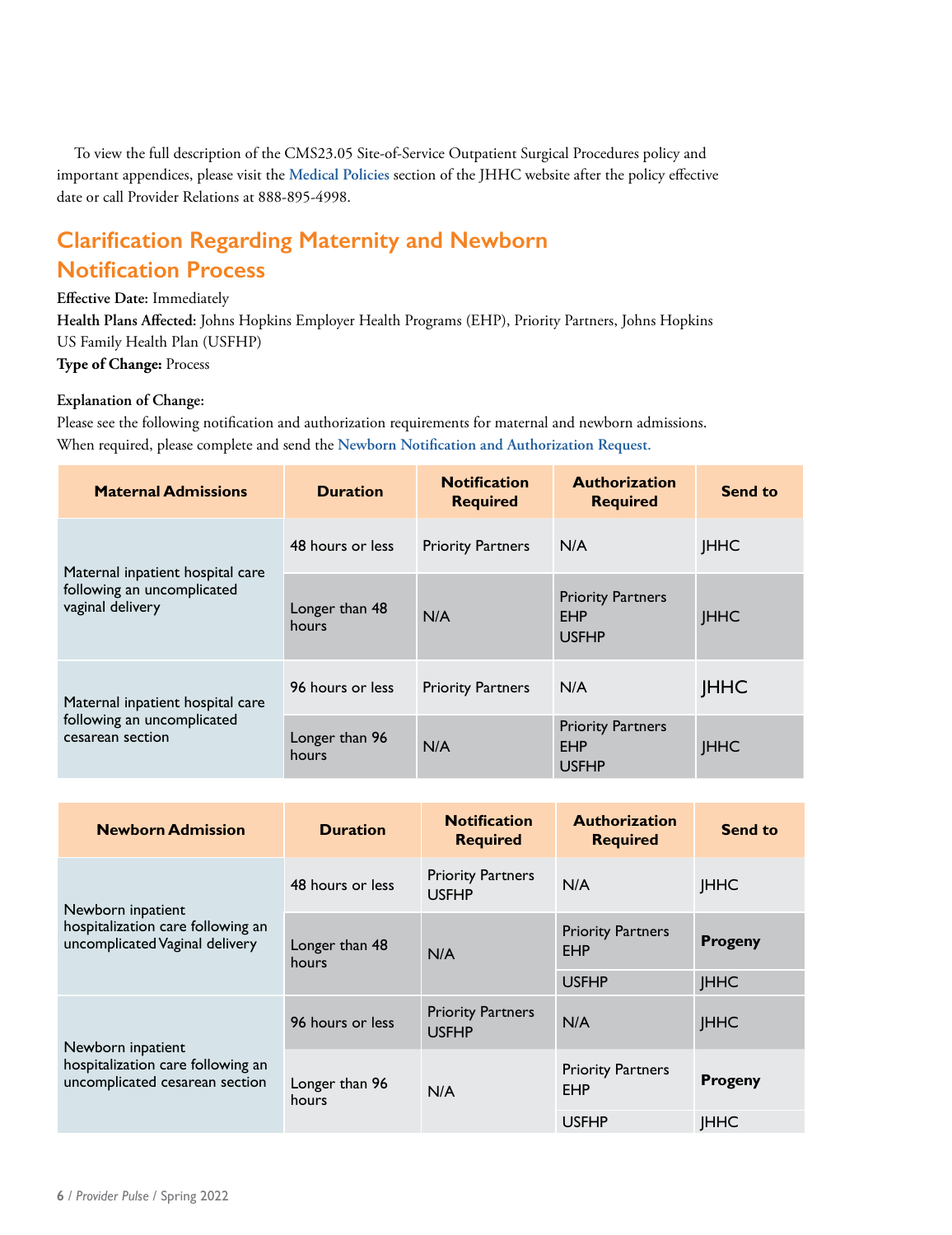# // BENEFITS AND PLAN CHANGES

# **Vision Codes Requiring Prior Authorization, Beginning June 15**

The following vision codes require prior authorization for Priority Partners, starting June 15, 2022:

| <b>HCPCS Code</b> | <b>Code Description</b>                                                                              |
|-------------------|------------------------------------------------------------------------------------------------------|
| V2521             | Contact lens, hydrophilic, toric,<br>or prism ballast, per lens                                      |
| V <sub>2530</sub> | Contact lens, scleral, gas<br>impermeable, per lens (for<br>contact lens modification,<br>see 92325) |
| V <sub>2531</sub> | Contact lens, scleral, gas<br>permeable, per lens (for contact<br>lens modification, see 92325       |
| V2627             | Scleral cover shell                                                                                  |

### **Prior Authorization Process**

Submit Priority Partners prior authorization requests to JHHC Utilization Management (UM) to these dedicated fax numbers: 410-762-5205 or 410-424-4603

Please refer to the Johns Hopkins Prior Authorization Lookup tool (JPAL), located in the **[HealthLINK](https://www.hopkinsmedicine.org/johns_hopkins_healthcare/providers_physicians/healthlink/)** portal, to check and verify preauthorization requirements for outpatient services and procedures.

# **USFHP: Continuous Glucose Monitor (CGM) Devices Available through Pharmacies Starting April 1**

Johns Hopkins US Family Health Plan (USFHP) members can obtain continuous glucose monitors (CGMs) from any innetwork pharmacy as of April 1, 2022. Members will continue to have a choice to obtain CGMs either through their durable medical equipment (DME) benefit or pharmacy benefit. This expands access to CGMs, which previously were only available through DME providers.

### **How you can help**

Please re-write any CGM prescriptions for your USFHP patients with instructions for them to take it to their pharmacy. Some pharmacies offer free shipping of CGMs to members at no charge.

# **Laser Hair Removal and Electrolysis Now Covered for USFHP Members With Prior Authorization**

CPT code 17380 (Laser Hair Removal and Electrolysis) is now covered for USFHP members. Effective May 15, 2022, the code requires prior authorization for medical necessity.

The affected sections of the TRICARE policy for **[CPT code](https://manuals.health.mil/pages/PublishedChange.aspx?manual=TP15&change=98)  [17380](https://manuals.health.mil/pages/PublishedChange.aspx?manual=TP15&change=98)** include:

- **[Chap 4 Sect 3.1 Laser Surgery](https://manuals.health.mil/pages/DisplayManualHtmlFile/2022-03-22/ChangeOnly/TP15/C4S3_1.html)**
- **[Chap 7 Sect 17.1 Dermatological Procedures](https://manuals.health.mil/pages/DisplayManualHtmlFile/2022-03-22/ChangeOnly/TP15/C7S17_1.html)  [General](https://manuals.health.mil/pages/DisplayManualHtmlFile/2022-03-22/ChangeOnly/TP15/C7S17_1.html)**

### **Prior Authorization Process**

Submit USFHP prior authorization requests to JHHC Utilization Management (UM) only via these fax number: 410-424-2602 or 410-424-2603.

# **Johns Hopkins OnDemand Virtual Care Expands to Priority Partners Members**

Priority Partners members now have an additional option for accessing care via telemedicine. Johns Hopkins OnDemand Virtual Care (powered by Teladoc) gives members access to an urgent care medical visit 24/7 from the comfort of their home, or anywhere they may travel in the U.S.

JHHC encourages members to use their primary care provider (PCP) when possible for routine and other care as that is considered their medical home. OnDemand Virtual Care does not replace a PCP — it is an alternate choice when a member needs to access care quickly.

- The OnDemand Virtual Care service is an online telemedicine platform for both adult and pediatric patients as an option to urgent care. It is available to members through mobile app, computer or tablet.
	- » The service is intended for minor care concerns that do not require lab work, such as colds, rashes and pink eye.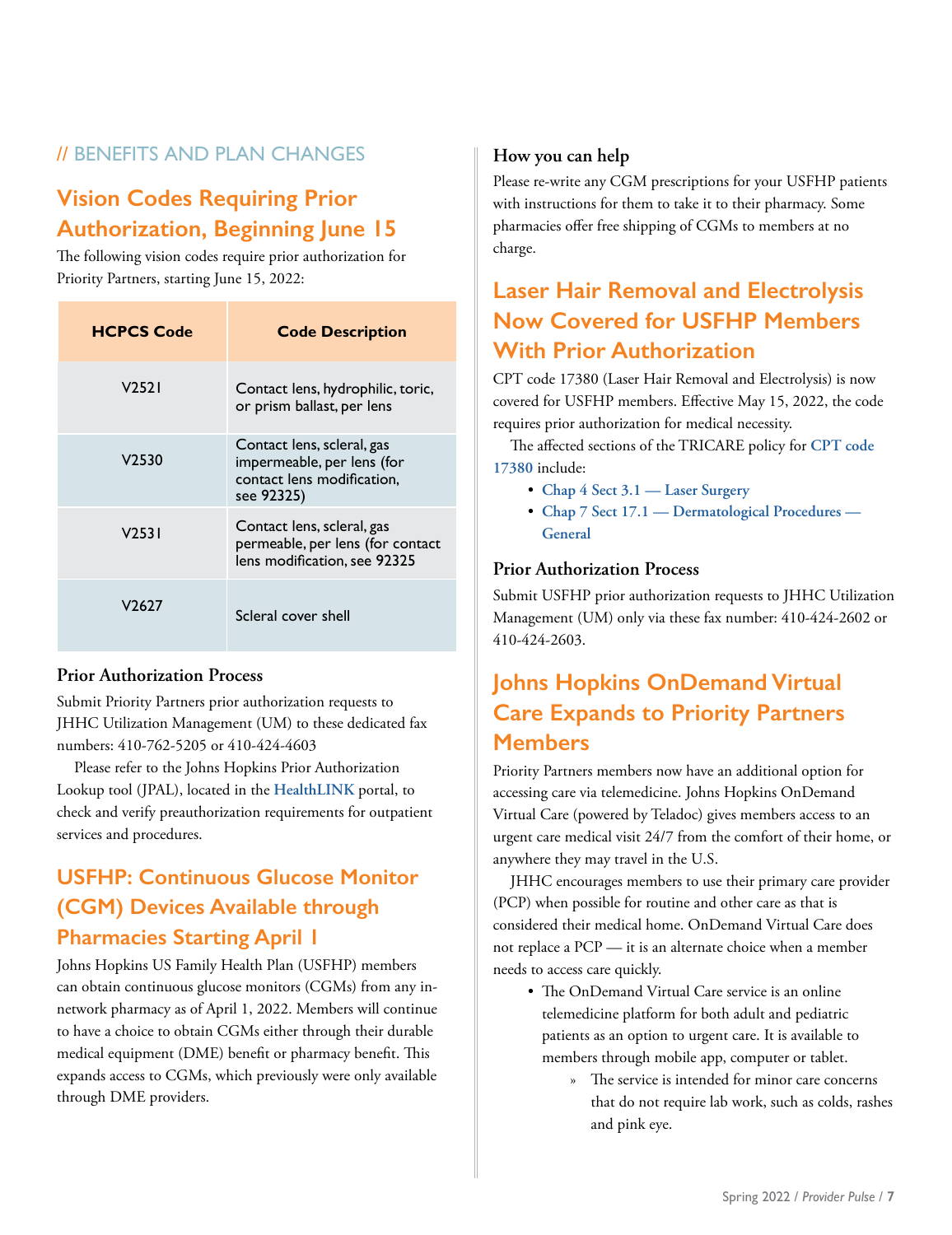» The service is not for medical emergencies. If a patient is experiencing a medical emergency, they should call 911 or go to the nearest emergency room.

### **OnDemand Virtual Care Process**

- Johns Hopkins providers will staff the platform and attempt to perform the virtual visit with the member first. If a Johns Hopkins provider is not available, or if the member is located in a state where the Johns Hopkins provider is not licensed, then a Teladocemployed provider will see the member virtually.
- The health care provider will join via secure video or phone and assess the member's symptoms, make a diagnosis, recommend next steps and answer any questions the member may have.
- If medications are necessary, the provider will electronically send prescriptions to the member's network pharmacy.
- Telemedicine providers will refer members back to their PCP for follow-up care.

**Please note:** Members can use their PCP's telemedicine services, but they cannot request to see their PCP through the Johns Hopkins OnDemand Virtual Care program.

# // QUALITY CARE

# **Coordination of Care Results in Safer, More Effective Care**

Coordination of care is a process of purposefully organizing patient care activities and sharing information among all of the participants concerned with the patient's care to achieve safer and more effective care. Effective coordination of care is beneficial because it:

- Improves patients' health, experience and satisfaction
- Improves transition of care
- Lowers admission and re-admission rates
- Can prevent emergency department visits
- Increases health service efficiency and reduces costs
- Eliminates care complications and service delays

Coordination of care is such an important aspect of the patient experience that it is included in the annual Consumer Assessment of Healthcare Providers and Systems (CAHPS®) survey:

*In the last 12 months, how often did your personal doctor seem informed and up to date about the care you got from these doctors or other health providers?*

The need for coordination of care is evident; however, there are many barriers with the current process that must be improved to provide a satisfactory level of care. Medical offices can take these steps to improve their CAHPS rating as well as patients' satisfaction and coordination of care.

### **How to improve coordination of care**

- Discuss treatment options with patients and share the responsibility with them.
- Communicate and share information with patients and among providers.
- Assist with transitions of care.
- Evaluate patient necessities and objectives.
- Create a care plan and communicate the plan with the patient.
- Create and align care plan with other treating providers and community resources.
- Monitor and update the care plan; follow up with patients based on their needs.
- Encourage patients' self-management goals.
- Align community and health resources with patients' needs.

### **Tips for coordination of care improvement**

- **• Laboratory and radiology services** Inform your patients when to expect radiology and/or laboratory services and share results in a timely manner.
- **• Specialty providers** Communicate and coordinate information with specialty providers.
- **• Referrals** Send referrals and follow up on specialist care.
- **• Medical records** Obtain and review medical records prior to patients visit.
- **• Prescriptions** Regularly reconcile prescription medication list and update based on patients' needs.
- **• Preventive care –** Educate your patients on prevention and the necessary screenings and treatment, such as regular flu vaccination, HPV vaccination, breast cancer screening, colorectal cancer screening, etc.
- **• Transition of care –** Engage in follow-up practices (telephone and telehealth count) for those patients discharged from hospitalization or Emergency Department visits.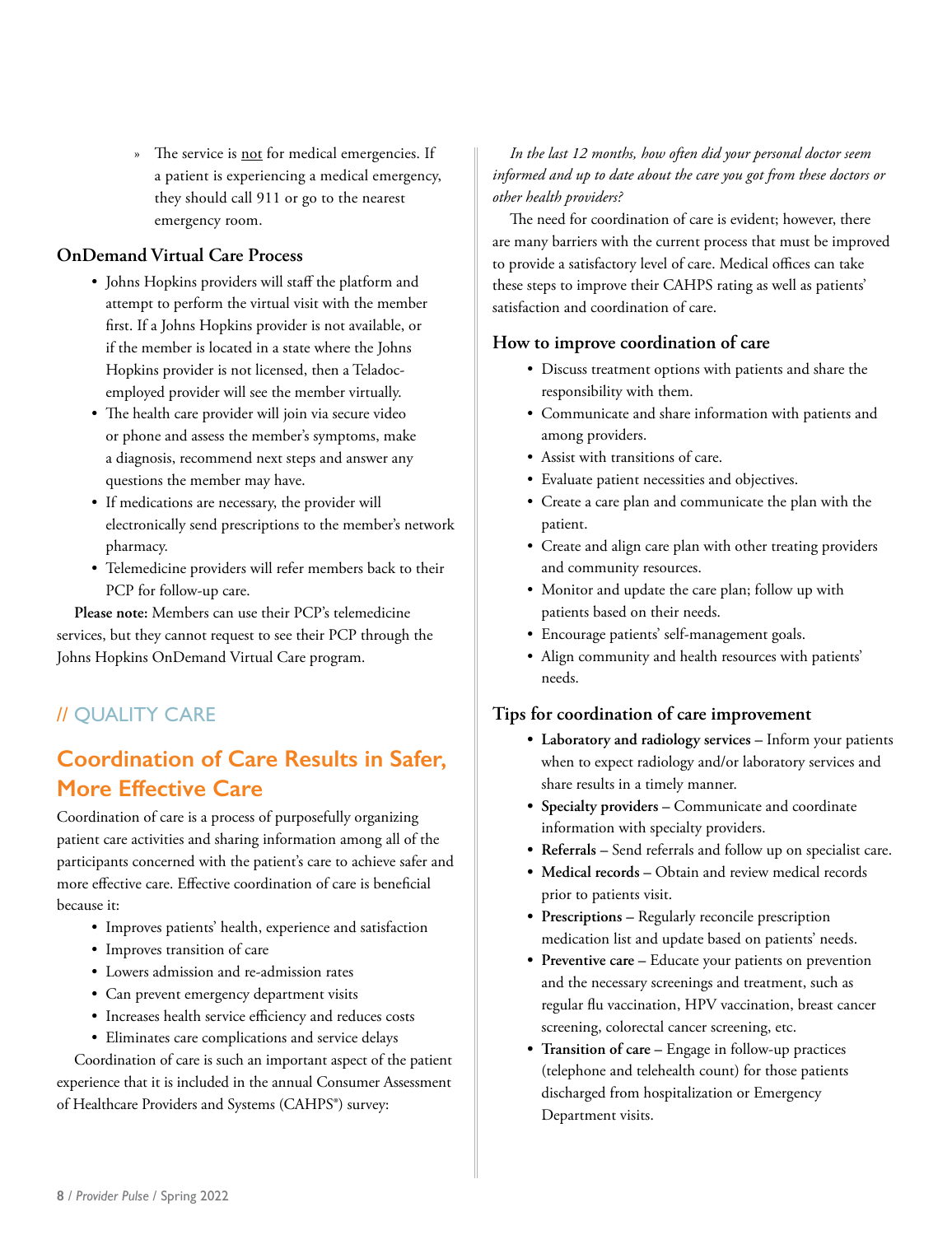- **• After Hours** Educate your patients on how to access care after business hours or weekends.
- **• Patient feedback** Encourage patients to ask questions. Listen to the patient's answers, without interrupting, and ask more follow-up questions when the answers are unclear.

# **New Health Care Performance and Quality Section on JHHC Website**

JHHC's Provider Engagement Liaison and Clinical Transformation (PECT) team is pleased to announce the addition of its **[Provider Engagement: Performance and Quality Resources](https://www.hopkinsmedicine.org/johns_hopkins_healthcare/providers_physicians/health_care_performance_measures/performance_quality_resources.html)** section to the **[Provider](https://www.hopkinsmedicine.org/johns_hopkins_healthcare/providers_physicians/health_care_performance_measures/performance_quality_resources.html)** website. The section offers one-stop access to resources for performance and quality measures and initiatives. Providers can find information, tools and other materials on the following:

- HEDIS<sup>\*</sup>, Value-Based Purchasing (VDP) and CMS Five-Star Quality Rating System
- HEDIS measures toolkit and tip sheet
- Maryland Department of Health (MDH) Population Health Incentive Program (PHIP)
- Whole Health Assessment (WHA) forms for Advantage MD members
- And more!

Additional tools and content will be added to the microsite based on provider feedback.

#### Johns Hopkins HealthCare LLC Home For Providers Research **News & Publications** About **IHHC** Careers Home > Johns Hopkins HealthCare LLC > Providers & Physicians > Health Care Performance Measures Overview Coronavirus (COVID-19) Our Health Plans **Provider Engagement: Performance & Quality Resources Health Services** JHHC's Provider Engagement Liaison and Clinical Transformation Team (PECT) Health Programs for JHHC's PECT team fosters collaborative relationships with providers of all specialties to achieve the following Members goals: Resources & Guidelines Health Care Performance - to ensure that each health plan member is a priority Measures · to support overall business and operational success • Overview • to drive quality and health care performance measures · Quality Improvement **. HEDIS® Quality Measure** Toolkit The PECT Team uses Value-Based Purchasing (VBP), Healthcare Effectiveness Data and Information Set (HEDIS®) measures and CMS Star Ratings to align with equitable health care industry standards. Performance & Quality Resources Health Care Fraud and Abuse HEDIS, VBP, CMS Five-Star Quality Rating System . HEDIS: consists of 60 to 75 measures, depending on the type of health plan, across eight domains of care. Policies Please refer to the HEDIS Quality Measures Toolkit for more information on how you can affect performance. Claims & Appeals . Maryland Department of Health (MDH)'s Population Health Incentive Program (PHIP): The PHIP from HealthLINK@Hopkins MDH is driven by performance and includes VBP HEDIS measure goals defined by the National Committee for Quality Assurance (NCQA) and MDH. Understanding ICD-10 . CMS Five-Star Quality Rating System: evaluates quality and performance of Medicare Advantage plans and prescription drug plans For more information or to request a copy of the HEDIS Quality Measures Toolkit, please contact the JHHC PECT

HEDIS® is a registered trademark of the National Committee for Quality Assurance (NCQA).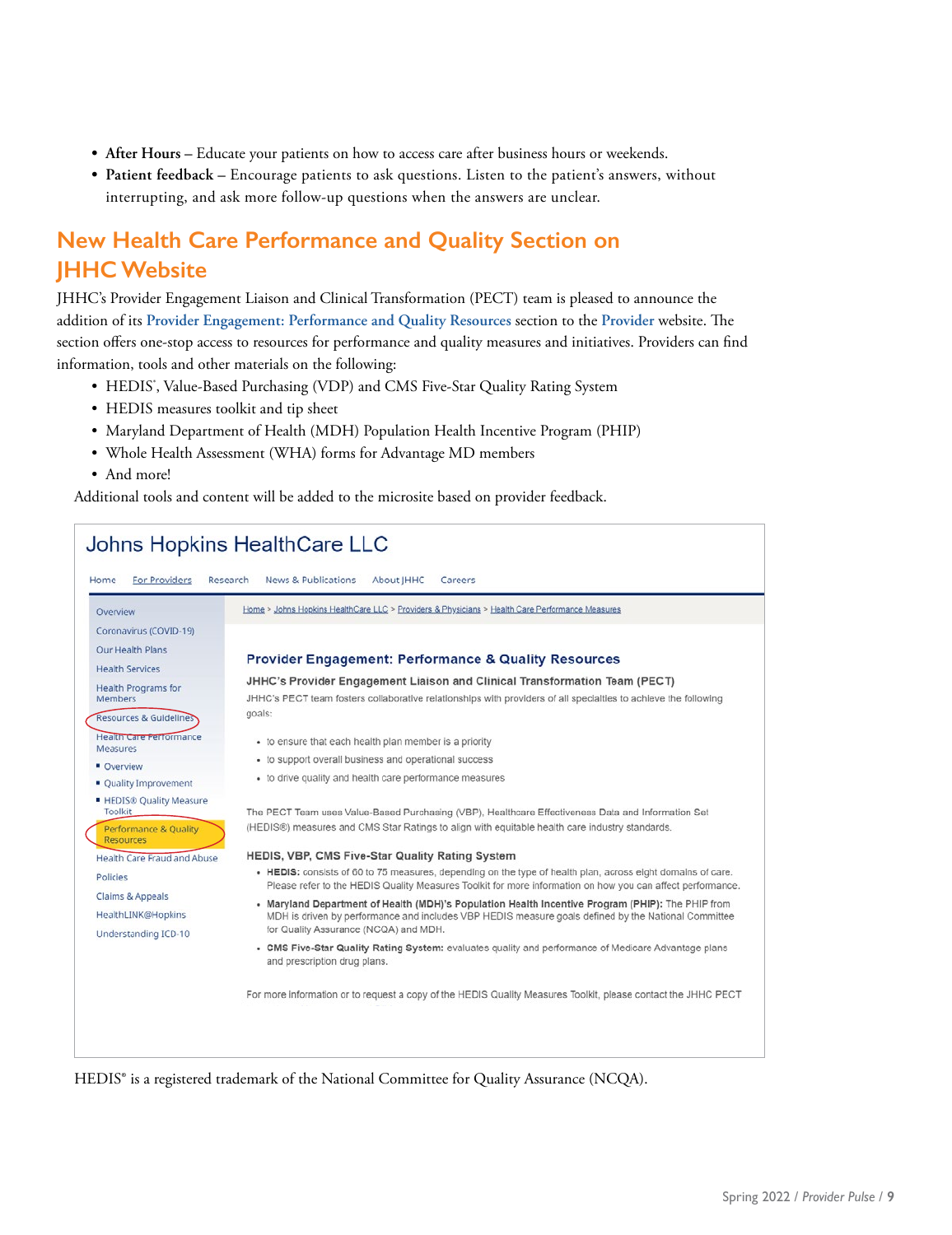# **Working Together to Improve Diabetes Management: Partnering for Healthy Outcomes**

Diabetes, primarily type 2 diabetes, continues to make an impact on the health of our communities regardless of demographic factors, such as age and gender. Existing population-wide health disparities and pandemicrelated access to care barriers make self-management challenging. In 2020, providers and health plans adapted to the limitations caused by COVID-19 and found innovative ways to care for their patients including those with diabetes.

Johns Hopkins Advantage MD (AMD), Johns Hopkins Employer Health Programs (EHP), Priority Partners, and Johns Hopkins US Family Health Plan (USFHP) understand the challenges providers continue to face each day as we move forward in 2022. We know preventive care and chronic condition management require practical solutions to meet the needs of your patients.

**Right now is an ideal time to identify gaps in care for patients with diabetes and take action.** Provider Reports from JHHC are a great resource to identify patients on your panel who are due for diabetes-related services and may need help with self-management.

We are here to help our provider partners by offering patient-centered initiatives to improve the health of members with diabetes. In 2022, AMD, Priority Partners, EHP and USFHP are taking a targeted approach to support you and your patients with recommended diabetes care. Highlights for some of our plans include the following:

- At-home testing kit delivery with our partner, bioIQ, for convenient screening options; we have planned multiple rounds of test kit deliveries for targeted cohorts for each round
- Customized diabetes report cards multiple times throughout the year encouraging follow-up for recommended screenings
- Preventive care text campaigns linking to health education resources
- Newsletters highlighting diabetes management
- Emails linking to diabetes resources and information
- Customized mailers supporting the importance of self-care

Together, we have the opportunity to identify needs early and make lasting impacts to patients' diabetes management.

| <b>Patient-focused</b><br><b>Intervention</b>                       | <b>Description</b>                            | <b>AMD</b>                  | <b>Priority</b><br><b>Partners</b> | <b>EHP</b> | <b>USFHP</b> |
|---------------------------------------------------------------------|-----------------------------------------------|-----------------------------|------------------------------------|------------|--------------|
| Diabetes Report Card -<br>mailing                                   | Alc, eye exam                                 | $\sqrt{}$                   | $\sqrt{ }$                         |            |              |
| At-home testing $-$<br>campaign                                     | AIc test kit                                  | $\sqrt{\mathsf{B}}$ iannual | $\sqrt{}$ June '22                 |            |              |
| Preventive care phone<br>calls                                      | AIc control                                   | $\sqrt{}$                   | $\sqrt{ }$                         |            |              |
| <b>Preventive care SMS</b><br>messages                              | AIc control                                   | $\mathcal{N}$               | $\sqrt{\mathsf{B}}$ iannual        |            |              |
| Women's health mailer -<br>mailing                                  | Alc, eye exam, Rx adherence                   | $\sqrt{ }$                  | $\sqrt{ }$                         |            |              |
| Diabetes educational<br>materials                                   | AIc, eye exam, kidney health,<br>Rx adherence | $\sqrt{ }$                  | $\sqrt{ }$                         | $\sqrt{ }$ | $\sqrt{ }$   |
| Provider alerts on<br>members gap in therapy $-$<br>outreach needed | Statin use in diabetes                        |                             |                                    | $\sqrt{ }$ | $\sqrt{ }$   |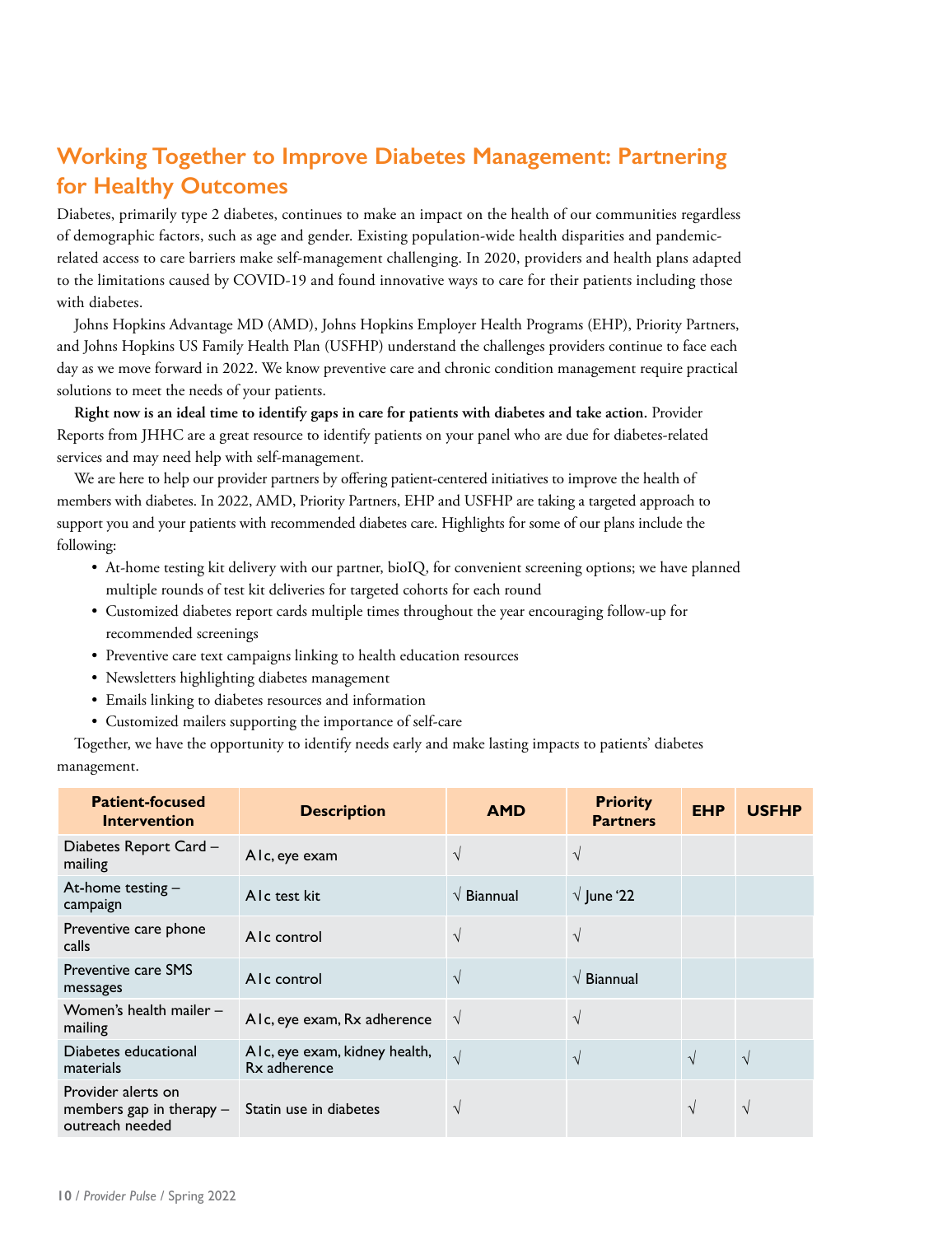| <b>Provider Options</b>                   | <b>Diabetes Measure(s)</b>  |
|-------------------------------------------|-----------------------------|
| In-office eye exam software               | Eye exam                    |
| Telehealth visit education and scheduling | Alc; eye exam; Rx adherence |
| Outreach for women's health               | Alc; eye exam;              |
| Outreach for men's health                 | Alc; eye exam;              |
| e-Messaging appointment reminders         | AIc; eye exam;              |
| Follow up at-home testing results         | AIc; Rx adherence           |
| Health education resource connection      | Alc; eye exam; Rx adherence |
| <b>Annual Wellness Visit</b>              | Alc; eye exam; Rx adherence |
| <b>Whole Health Assessment</b>            | Alc; eye exam; Rx adherence |

We look forward to continuing strong partnerships with our provider partners to address the needs of our special populations and improve health outcomes.

# **An Overview of Healthy People 2030**

Healthy People 2030 sets data-driven national objectives to improve health and well-being over the next decade. Healthy People 2030 includes a wide range of objectives developed by work groups made up of subject matter experts in specific topics.

Most Healthy People 2030 objectives are core, or measurable, objectives that are associated with targets for the decade. Core objectives reflect high-priority public health issues and are associated with evidencebased interventions.

Core objectives have valid, reliable nationally representative data, including baseline data from no earlier than 2015. If applicable, they have a measure of variability. Data will be provided for core objectives for at least three time periods throughout the decade. For more information about Leading Healthy Indicators (LHI) for Healthy People 2030, visit **[Healthy People 2030 | health.gov](https://health.gov/healthypeople)**

# **It's CAHPS® Survey Season!**

Thank you and your staff for the exceptional service you provide to our Johns Hopkins Advantage MD members all year round — and just to remind you, now through June is CAHPS survey time.

CAHPS stands for Medicare **C**onsumer **A**ssessment of **H**ealthcare **P**roviders and **S**ystems. The annual survey, given to a random sample of Advantage MD members, measures the member's experience on the quality of health services that they receive in their providers' offices.

Providers, therefore, are an integral part of the survey process. Almost **20%** of a plan's Star rating is driven by CAHPS, and over **70%** of that Star rating depends on what does or does not happen in a provider's office.

Common pain-points members experience nationwide:

• Getting timely appointments, for both routine and specialty care.

According to surveys, the No. 1 thing providers can do to improve member perceptions of quality of care:

• Follow up with members promptly regarding test results, regardless if the results do or do not require additional care.

Thanks again for being partners with us to deliver high-quality health services to our members.

**Selected questions and tips chart on next page**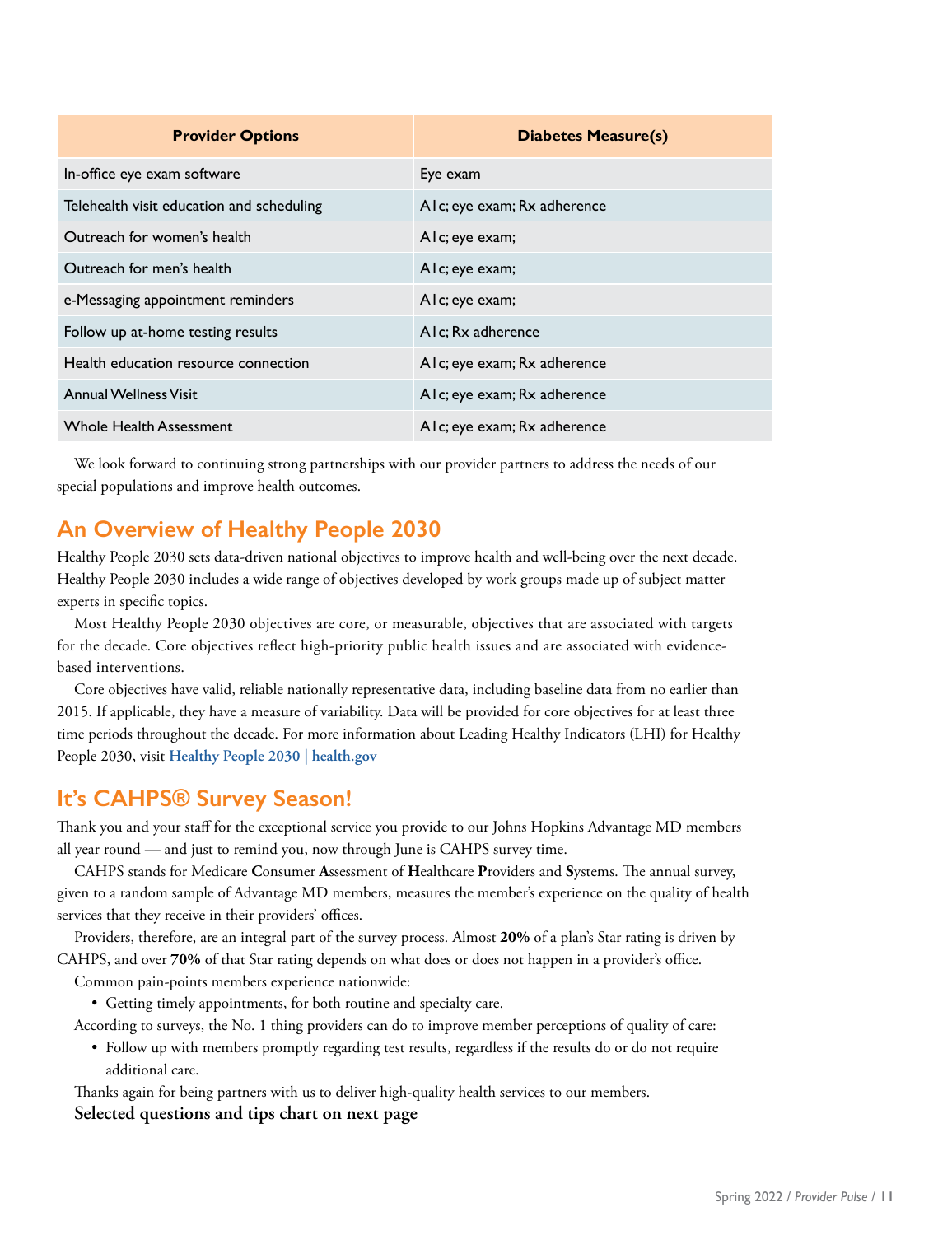| <b>Sample CAHPS Questions</b>                                                                                                                                               | <b>Tips for Providers</b>                                                                                                                                                                                                                                                           |
|-----------------------------------------------------------------------------------------------------------------------------------------------------------------------------|-------------------------------------------------------------------------------------------------------------------------------------------------------------------------------------------------------------------------------------------------------------------------------------|
| How often did you get an appointment for a checkup or<br>routine care as soon as you needed?                                                                                | Expand office hours to include offering early morning,<br>evening and/or weekend appointments for enhanced<br>scheduling flexibility. Educate patients and promote the<br>use of Telehealth/Telemedicine.                                                                           |
| How often did your personal doctor explain things in a<br>way that was easy to understand?                                                                                  | Use common words that you would use to explain<br>clinical information clearly. Do not use broad or<br>subjective words that can be interpreted in a different<br>or wrong way. Ask questions to ensure the patient<br>understands the information.                                 |
| How often did your personal doctor listen carefully to<br>you?                                                                                                              | Concentrate your attention on the patient and refrain<br>from focusing on the chart or computer. Try not to rush<br>or interrupt. Ask questions to confirm understanding<br>and show empathy.<br>Encourage office staff to fully engage with patients and<br>answer questions.      |
| How often did your personal doctor show respect for<br>what you had to say?                                                                                                 | Treat and listen to your patients with respect, kindness<br>and compassion.<br>Encourage patients to ask questions.<br>Instead of asking, "Do you," ask patients, "What<br>questions do you have?"                                                                                  |
| How often did your personal doctor spend enough time<br>with you?                                                                                                           | Review medical record and medications prior to<br>entering the exam room. Ask questions about previous<br>treatments, results and findings.<br>Confirm with the patient that all questions have been<br>answered prior to departure. Try not to rush or<br>interrupt.               |
| How often did you get an appointment with a specialist<br>as soon as you needed?                                                                                            | Provide information on options for more than one<br>specialist. Have staff engage in scheduling appointments<br>for patients. Educate patients and office staff on<br>expanded office hours and telehealth options. Ensure<br>any follow-up is completed timely with your patients. |
| How often was medication recommended or discussed<br>by a doctor or health provider to assist you with<br>quitting smoking or using tobacco?                                | Educate your patients on the risks of smoking and/or<br>tobacco use.                                                                                                                                                                                                                |
| How often did your doctor or health provider<br>discuss or provide methods and strategies other than<br>medication to assist you with quitting smoking or using<br>tobacco? | Provide methods and strategies to assist in quitting<br>smoking and/or using tobacco products.                                                                                                                                                                                      |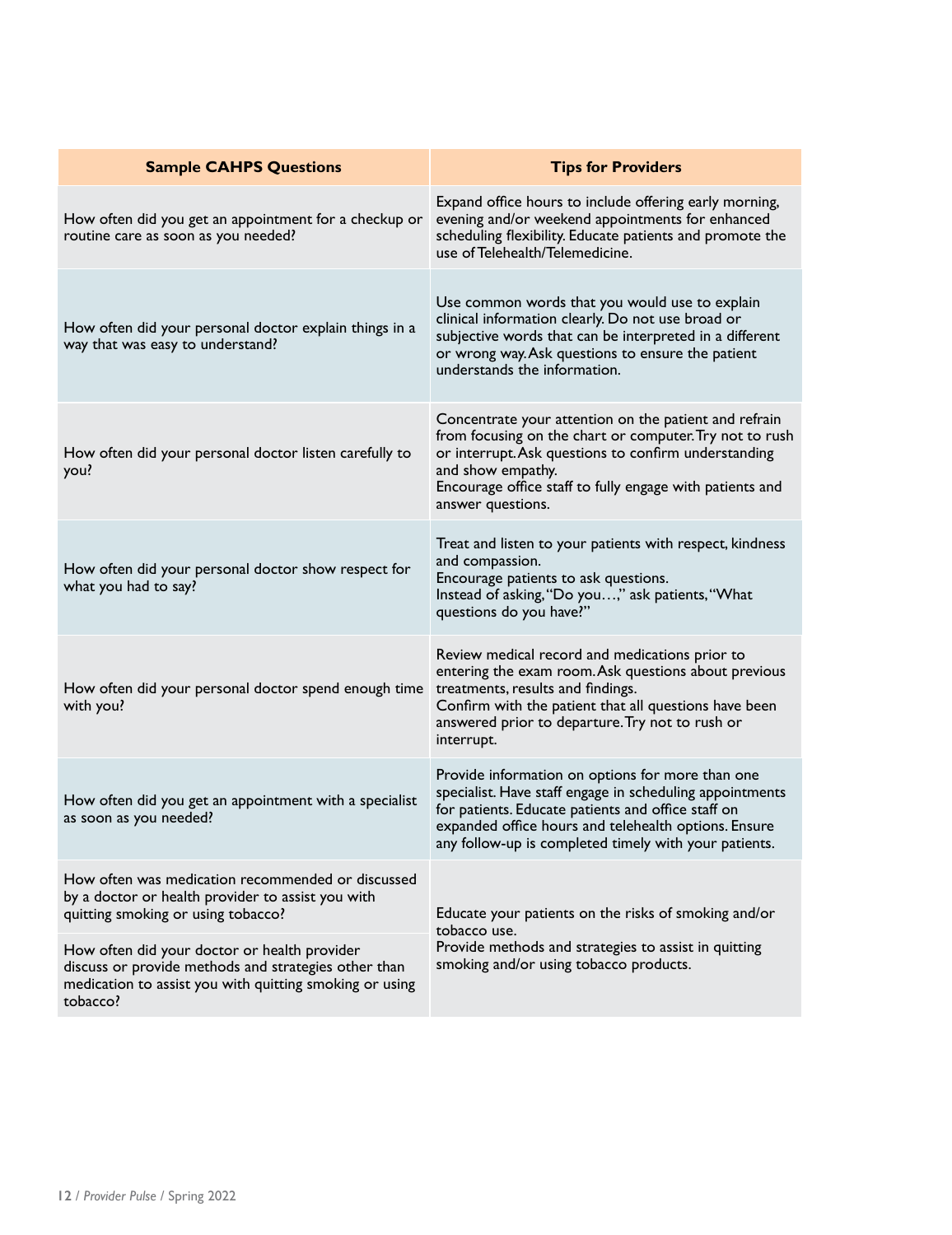## // CLAIMS AND BILLING

# **New Claims Editing System to Launch July 1**

Johns Hopkins HealthCare (JHHC) will put into operation a new claims editing system, Optum CES, for Johns Hopkins USFHP claims, with a tentative effective date of July 1, 2022. This system will replace ClaimCheck. All claims submitted prior to the effective date will not be affected.

The addition of this editing system will enable us to manage cost-effective health care delivery and reimbursement by identifying potentially incorrect coding relationships on submitted claims.

The benefits to you as the health care provider are as follows:

- Equitable reimbursement
- Efficient reimbursement
- Accurate and consistent claims processing and reimbursement

The Optum Claim Edit Portal will allow providers to test claims prior to submission. If a claim denies, providers can obtain details about reason for denial after submission. This portal will be accessible through **[HealthLINK](https://www.hopkinsmedicine.org/johns_hopkins_healthcare/providers_physicians/healthlink/)**. We will provide more details and a job aid prior to the switch.

Optum CES will also replace ClaimCheck for Priority Partners and Johns Hopkins Employer Health Programs (EHP) over the third and fourth quarter of the year; we will provide more details over the next several months.

If you have any questions regarding our new system, please contact our Provider Service department at 888-895-4998.

### // PHARMACY

# **Pharmacy Formulary Update**

A variety of pharmacy information and resources are available to you on the JHHC, Priority Partners, EHP, USFHP and Advantage MD websites. These include information related to the pharmacy formulary, pharmaceutical restrictions or preferences, requesting a benefit exception, step therapy, generic substitution and other pharmacy management procedures.

The pharmacy formularies are specific to each plan and are updated regularly to include new medications and the latest safety information. For additional information on the pharmacy formularies and updates for each plan, use the links listed below. You can also contact the JHHC Pharmacy department at 888- 819-1043 for questions or concerns for Priority Partners, EHP and USFHP. Contact 877-293-5325 (option 2) for questions or concerns for Advantage MD.

Pharmacy websites to bookmark:

- **• Johns Hopkins Employer Health Programs (EHP)** Jhhc.com > For Providers > Our Health Plans > EHP > **[Pharmacy and Formulary](http://www.hopkinsmedicine.org/johns_hopkins_healthcare/providers_physicians/our_plans/ehp/pharmacy_formulary/index.html)**
- **• Priority Partners** Jhhc.com > For Providers > Our Health Plans > Priority Partners > **[Pharmacy and Formulary](http://www.hopkinsmedicine.org/johns_hopkins_healthcare/providers_physicians/our_plans/priority_partners/pharmacy.html)**
- **• Johns Hopkins US Family Health Plan (USFHP)** Jhhc.com > For Providers > Our Health Plans > US Family Health Plan > **[Pharmacy and Formulary](http://www.hopkinsmedicine.org/johns_hopkins_healthcare/providers_physicians/our_plans/usfhp/pharmacy.html)**
- **• Johns Hopkins Advantage MD** Jhhc.com > For Providers > Our Health Plans > Advantage MD > **[Pharmacy and Formulary](http://www.hopkinsmedicine.org/johns_hopkins_healthcare/providers_physicians/our_plans/medicare-advantage/pharmacy_formulary/index.html)**

# **New Prior Authorization Requirements for Certain Provider-Administered Medications**

Effective June 1, 2022, Johns Hopkins HealthCare will require prior authorization to determine medical necessity for the following provider-administered medications under Johns Hopkins USFHP. This requirement affects members of all ages.

### **[View the Prior Authorizations](https://www.hopkinsmedicine.org/johns_hopkins_healthcare/providers_physicians/resources_guidelines/provider_communications/2022/Provider_Updates/pa_re_eff_jun_2022)**

For certain drug classes, USFHP has a preferred drug list. Please refer to **[complete lists of HCPCS codes](https://www.hopkinsmedicine.org/johns_hopkins_healthcare/providers_physicians/our_plans/usfhp/pharmacy.html)**

available on the JHHC website to identify codes that have these additional requirements.

Providers may complete and submit the [USFHP Medical](https://www.hopkinsmedicine.org/johns_hopkins_healthcare/providers_physicians/resources_guidelines/forms.html)  [Injectable Prior Authorization Form](https://www.hopkinsmedicine.org/johns_hopkins_healthcare/providers_physicians/resources_guidelines/forms.html) along with clinical supporting documentation via fax to 410-424-2801.

# **Provider Guide for Sending Prescriptions to CVS Caremark**

Here at JHHC, our pharmacy team's priority is helping your patients get the medication they need when they need it. Use this guide and e-prescribe your mail service prescriptions to CVS Caremark® Mail Service Pharmacy. Mail service is convenient and usually the most cost-effective way for members to receive medications.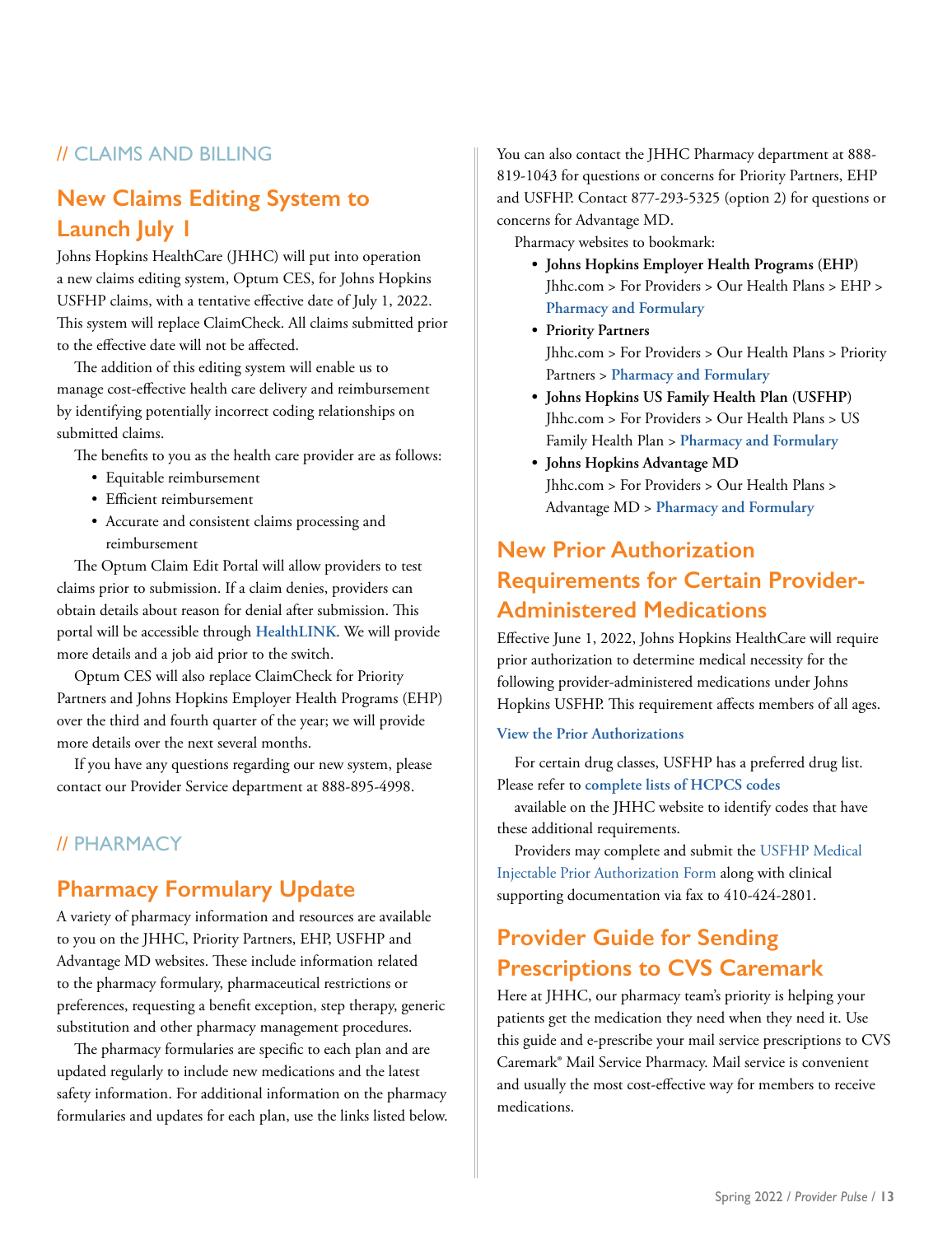### **For a seamless Rx experience:**

- **• Ask** your patients if they prefer delivery by mail or pickup at a retail pharmacy.
- **• Work** with your patients to confirm and complete all necessary information — such as member ID number and prescription mailing address — before sending your prescriptions to us.
- **• Inform** your patients when you send us a prescription so they can expect their medication in the mail.
- **• Write** prescriptions for the maximum amount allowed by your patients' plan (usually a 90-day supply).
- **• Explain** that it usually takes about five business days to process mail service prescriptions before medications are shipped.
- **• Provide** additional information or authorization we request by fax in a timely manner.
- **• Tell us** how we can contact your office after hours if you don't have an answering service or messaging system; you may receive calls from us seeking resolution for patients.

For e-prescribing questions, call us at 877-864-7744, Monday through Friday, 9 a.m. to 7:30 p.m. (ET).

CVS Caremark Mail Service Pharmacy

### **NCPDP ID: 0322038**

9501 E Shea Blvd. Scottsdale, AZ 85260

*Plan member privacy is important to us. Our employees are trained regarding the appropriate way to handle private health information.* 

### // REMINDERS

# **Use of Long COVID-19 Code Assists in Reporting and Care Management Efforts**

JHHC would like to remind providers to use ICD-10 code U09.9 when reporting incidents of Long COVID-19.

Applying ICD-10 code U09.9 whenever appropriate helps JHHC with reporting and gauging the impact of Long COVID-19 on our members, as well as providing care management services to these members.

Please use the Long COVID-19 code, which went into effect Oct. 1, 2021, in addition to the ICD-10 codes specific to the symptoms of Long COVID-19, such as fatigue, shortness of breath and memory problems.

# **Required Cultural Competency Training for Priority Partners**

Cultural competency training is a requirement for participating providers in the Priority Partners network. As a health care provider contracted by JHHC, our expectation is for you and your staff to gain and continually deepen your knowledge of, and ability to support, the values, beliefs and needs of diverse cultures.

This results in effective care and services for all people by taking into account each person's values, experiences and linguistic needs.

By enhancing the cultural competency of your workforce, together, we can:

- Improve the quality of patient-care delivery and health outcomes
- Increase member satisfaction
- Provide greater access to services

HHS offers **[A Physician's Practical Guide to Culturally](https://cccm.thinkculturalhealth.hhs.gov/)  [Competent Care](https://cccm.thinkculturalhealth.hhs.gov/),** a free, online educational program accredited for physicians, physician assistants and nurse practitioners. This guide is available at the HHS website (**[cccm.thinkculturalhealth.](file:///\\jhhc.com\jhhcfileshare\Marketing_Communications\Daily%20Work\Communications_Dept\Lynne%20Leidy\2020\Provider\Provider%20Pulse\Spring%202022\Reviewed%20PP-Spring%202022\cccm.thinkculturalhealth.hhs.gov) [hhs.gov](file:///\\jhhc.com\jhhcfileshare\Marketing_Communications\Daily%20Work\Communications_Dept\Lynne%20Leidy\2020\Provider\Provider%20Pulse\Spring%202022\Reviewed%20PP-Spring%202022\cccm.thinkculturalhealth.hhs.gov)**). The **[HHS website](https://cccm.thinkculturalhealth.hhs.gov/)** offers CME/CE credit and equips health care professionals with awareness, knowledge and skills to better treat the increasingly diverse U.S. population they serve.

Once you have completed the training, please fax a copy of your certificate to 410-424-4604.

# **How to Submit Provider Information Changes**

If there are any demographic changes in your practice or facility, you are **required** to notify the Johns Hopkins Provider Relations department:

- Submit digitally via the **[Online Digital Provider](https://www.hopkinsmedicine.org/johns_hopkins_healthcare/providers_physicians/resources_guidelines/online_forms/provider_info_update_form)  [Information Update Form](https://www.hopkinsmedicine.org/johns_hopkins_healthcare/providers_physicians/resources_guidelines/online_forms/provider_info_update_form)**.
- Email to **[ProviderChanges@jhhc.com](mailto:ProviderChanges@jhhc.com)**. This email box is monitored daily to collect and process all provider changes. Please fill out the **[Provider](https://www.hopkinsmedicine.org/johns_hopkins_healthcare/downloads/all_plans/provider_info_update_form.pdf) [Information](https://www.hopkinsmedicine.org/johns_hopkins_healthcare/downloads/all_plans/provider_info_update_form.pdf) [Update](https://www.hopkinsmedicine.org/johns_hopkins_healthcare/downloads/all_plans/provider_info_update_form.pdf) [Form](https://www.hopkinsmedicine.org/johns_hopkins_healthcare/downloads/all_plans/provider_info_update_form.pdf)** (located on **[jhhc.com](https://jhhc.com/)**, under "For Providers" and then under the Forms section of the "Resources and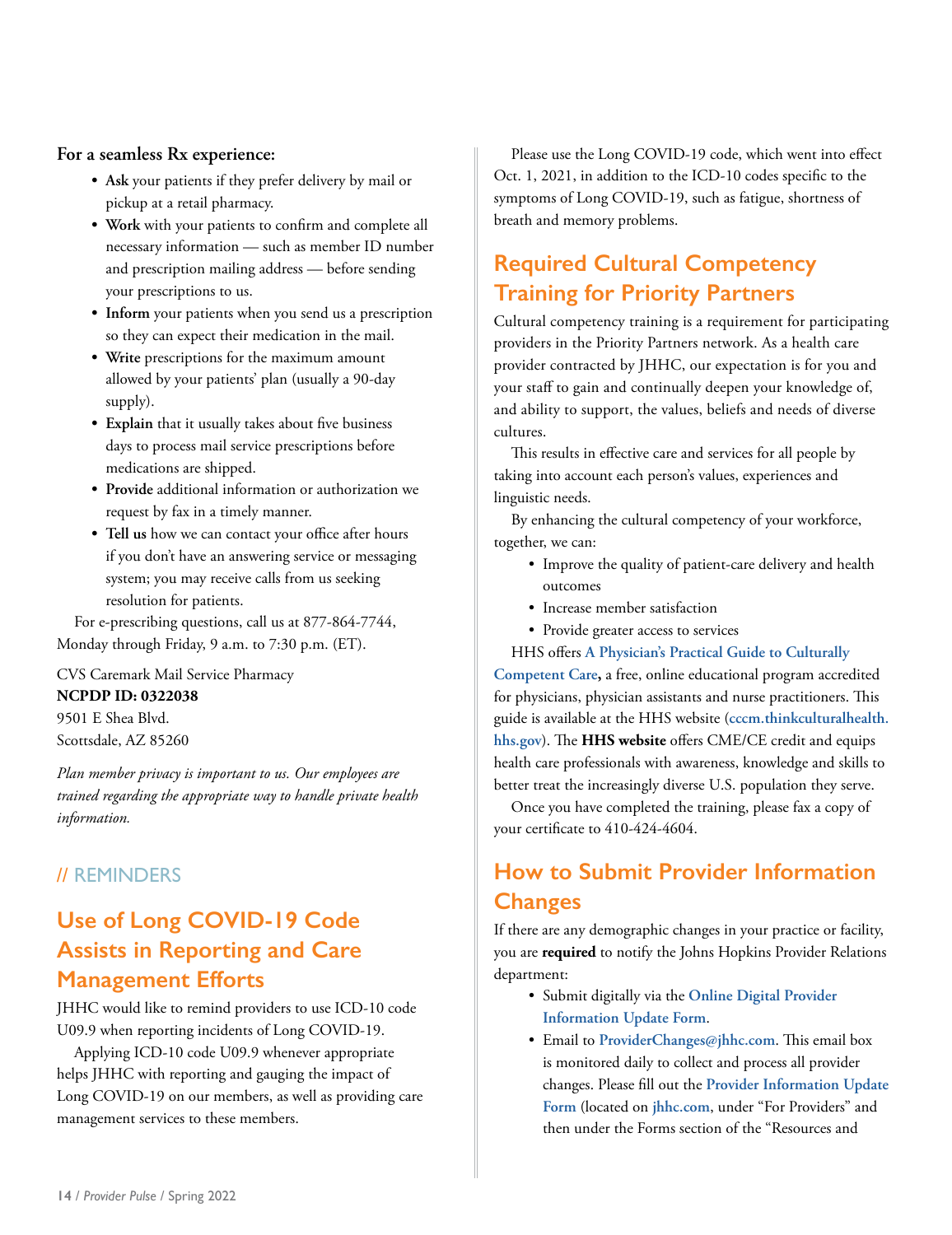Guidelines" page) and attach it to the email before sending to JHHC.

- Information on both forms includes changes to telephone numbers, address, suite number and email or fax numbers.
- Note: If you are using a Social Security number in place of a Tax ID number, the completed update form must be faxed to 410-762-5302 to ensure identity protection. Do not send digitally or by email.
- W-9 requests should be submitted to **[w9requests@jhhc.com](mailto:w9requests@jhh.com)**.
- Any questions about the provider changes reporting process may be directed to Provider Relations at 888-895-4998.

*CMS requires health plans to validate provider information on a quarterly basis.*

# **Revised Language for OHI Adjustment and Denial Reason**

Please be aware that the existing coordination of benefits (COB) denial and adjustment code reason has been updated to direct providers to **[HealthLINK](https://www.hopkinsmedicine.org/johns_hopkins_healthcare/providers_physicians/healthlink/)** to obtain additional other health insurance (OHI) information.

The initial denial language for OHI has been updated as follows: "PROVIDER IS REQUIRED TO SUBMIT THESE CHARGES TO THE PRIMARY CARRIER. FOR PRIMARY CARRIER INFORMATION, PLEASE ACCESS HEALTHLINK AT **[https://jhhc.healthtrioconnect.com/app/](https://jhhc.healthtrioconnect.com/app/index.page) [index.page](https://jhhc.healthtrioconnect.com/app/index.page)**."

As a reminder, providers can view information on OHI and other areas 24/7 via **[HealthLINK](https://www.hopkinsmedicine.org/johns_hopkins_healthcare/providers_physicians/healthlink/)**.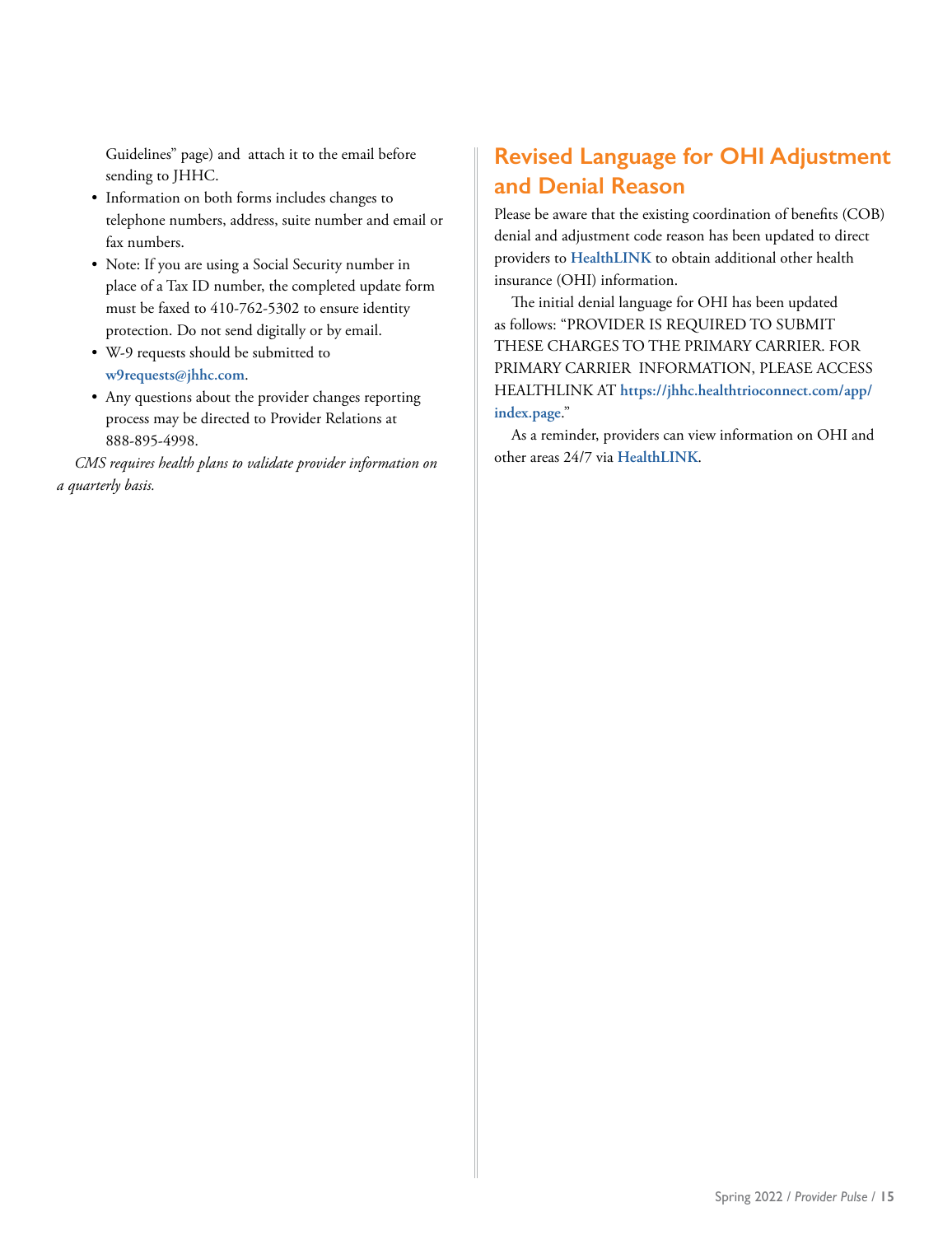# **Network Access Standards**

JHHC complies with state regulations designed to help make sure our plans and providers can give members access to care in a timely manner. These state regulations require us to ensure members are offered appointments within the following time frames:

### **Priority Partners**

| <b>Service</b>                                                                | <b>Appointment Wait Time</b><br>(not more than):                                                                                                                                                                                                                                                 |
|-------------------------------------------------------------------------------|--------------------------------------------------------------------------------------------------------------------------------------------------------------------------------------------------------------------------------------------------------------------------------------------------|
| Initial prenatal appointments                                                 | Ten (10) business days from request, or from the date the MCO receives a Health Risk Assessment<br>(HRA) for the new enrollee (unless enrollee continues care with established provider and established<br>provider concludes that no initial appointment is necessary),<br>whichever is sooner. |
| Family Planning appointments                                                  | Ten (10) days from the date enrollee requests appointment                                                                                                                                                                                                                                        |
| High Risk enrollee appointments                                               | Fifteen (15) business days from MCO's receipt of the enrollee's completed HRA                                                                                                                                                                                                                    |
| Urgent Care appointments                                                      | Forty-eight (48) hours from date of request                                                                                                                                                                                                                                                      |
| Routine, Preventive Care, or<br>Specialty Care appointments                   | Thirty (30) days from initial request or, where applicable, from authorization from PCP.                                                                                                                                                                                                         |
| Initial newborn visits                                                        | Fourteen (14) days from discharge from hospital (if no home visit has occurred)                                                                                                                                                                                                                  |
| Initial newborn visits if a home visit<br>has been provided                   | Within thirty (30) days from date of discharge from hospital                                                                                                                                                                                                                                     |
| Regular optometry, lab, or x-ray<br>appointments                              | Thirty (30) days from date of request                                                                                                                                                                                                                                                            |
| Urgent optometry, lab or x-ray<br>appointments                                | Forty-eight (48) hours from date of request                                                                                                                                                                                                                                                      |
| Wait for enrollee inquiries on whether<br>or not to use an emergency facility | Thirty (30) minutes                                                                                                                                                                                                                                                                              |

### **Employer Health Programs (EHP)**

### **Johns Hopkins Advantage MD**

| <b>Service</b>                                      | <b>Appointment wait time</b><br>(not more than): | <b>Service</b>                     | <b>Appointment Wait time</b><br>(not more than): |
|-----------------------------------------------------|--------------------------------------------------|------------------------------------|--------------------------------------------------|
| History & Physical Exam                             | Ninety (90) calendar days                        | <b>PCP Routine/Preventive Care</b> | Thirty (30) calendar days                        |
| Routine health assessment                           | Thirty (30) days                                 | PCP Non-Urgent (Symptomatic)       | Seven (7) calendar days                          |
| Non-urgent (symptomatic)                            | Seven (7) calendar days                          | <b>PCP Urgent Care</b>             | Immediate/Same Day                               |
| Urgent Care                                         | Twenty-four (24) hours                           | <b>PCP Emergency Services</b>      | Immediate/Same Day                               |
| <b>Emergency Services</b><br>Twenty-four (24) hours |                                                  | Specialist Routine                 | Thirty (30) calendar days                        |
| Johns Hopkins US Family Health Plan                 |                                                  |                                    |                                                  |

| <b>Service</b>   | <b>Appointment wait time</b><br>(not more than): |
|------------------|--------------------------------------------------|
| Well patient     | Twenty-four (24) hours                           |
| Specialist       | Four (4) weeks                                   |
| Routine          | One (1) week                                     |
| Urgent           | Twenty-four (24) hours                           |
| Office Wait Time | Thirty (30) minutes                              |

| PCP Urgent Care                        | Immediate/Same Day        |
|----------------------------------------|---------------------------|
| <b>PCP Emergency Services</b>          | Immediate/Same Day        |
| Specialist Routine                     | Thirty (30) calendar days |
| Specialist Non-Urgent<br>(Symptomatic) | Seven (7) calendar days   |
| Office Wait Time                       | Thirty (30) minutes       |

### **Behavioral Health (all plans)**

| <b>Service</b>                         | <b>Appointment Wait time</b><br>(not more than): |
|----------------------------------------|--------------------------------------------------|
| Behavioral Health Routine Initial      | Ten (10) business days                           |
| Behavioral Health Routine<br>Follow-up | Thirty (30) calendar days                        |
| Behavioral Health Urgent               | Forty-eight (48) hours                           |
| Behavioral Health Emergency            | Six (6) hours                                    |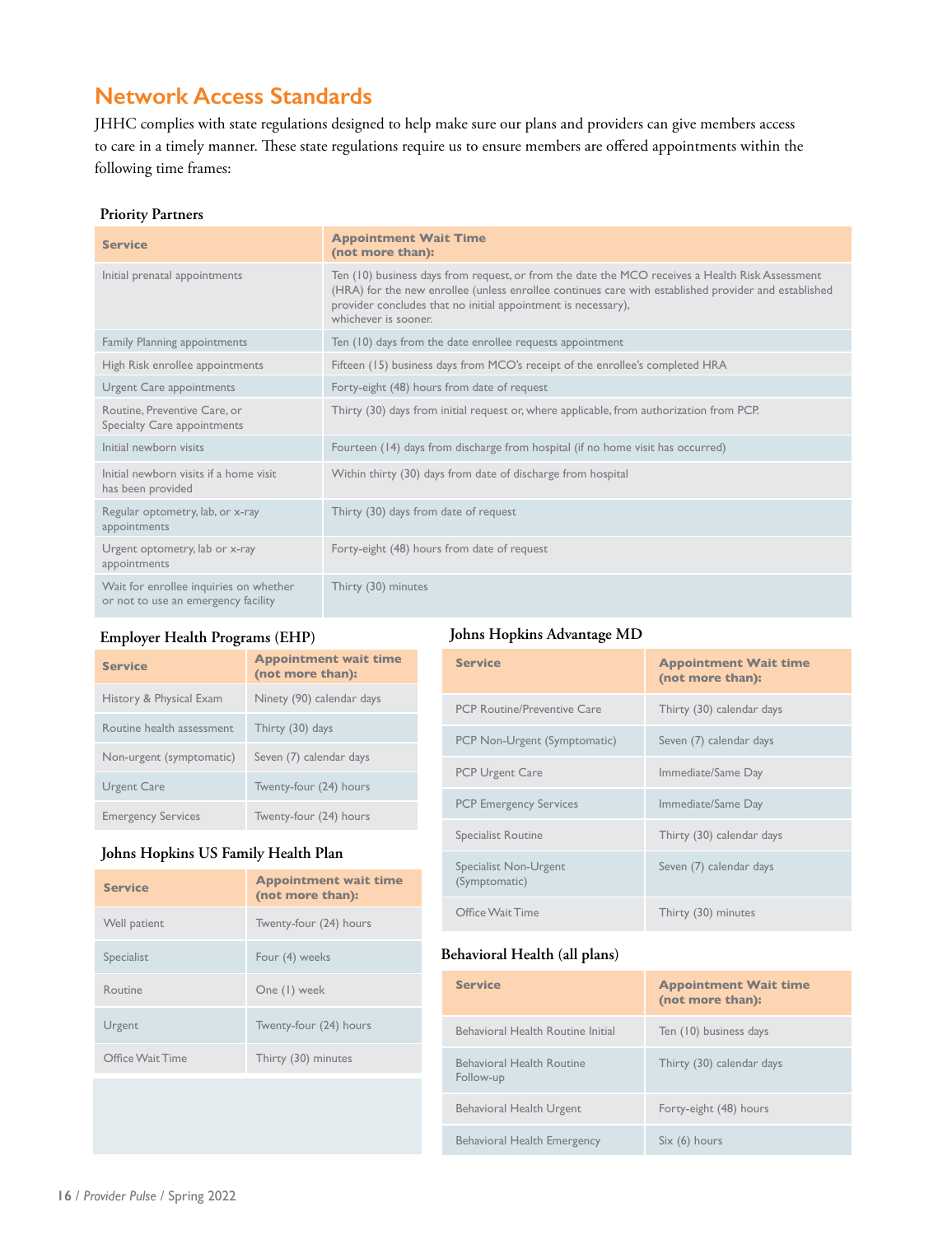### **For Your Reference**

#### **Provider Relations**

Phone 888-895-4998 410-762-5385 Fax 410-424-4604 Monday through Friday, 8 a.m. to 5 p.m.

**Provider Demographic Changes and Updates:**

If there are any changes in your practice or facility, you are **required** to notify the JHHC Provider Relations department by email at **ProviderChanges@jhhc.com.** 

**Care Management Referrals**  caremanagement@jhhc.com or 800-557-6916

**DME (Durable Medical Equipment)** Fax 410-762-5250

#### **HealthLINK@Hopkins**

hopkinsmedicine.org/johns\_hopkins\_healthcare/ providers\_physicians/healthlink NOTE: First time users must register for an account. If you need assistance with registration, please contact Provider Relations at 888-895-4998.

**JHHC Corporate Compliance** 410-424-4996 Fax 410-762-1527 **compliance@jhhc.com**

**Fraud Waste & Abuse FWA@jhhc.com**

**Preauthorization Guidelines**

hopkinsmedicine.org/johns\_hopkins\_healthcare/ providers\_physicians/resources\_guidelines

**Utilization/Care Management**

410-424-4480 800-261-2421 Fax 410-424-4603 (Referral not needing medical review)

• Inpatient Fax 410-424-4894 • Outpatient medical review

Fax 410-762-5205

#### **Advantage MD**

**Websites** Providers: jhhc.com Members: **hopkinsmedicare.com**

#### **Customer Service (Provider): Eligibility, Claims Status or Provider Payment Dispute**

• PPO Products Phone 877-293-5325 Fax 855-206-9203 TTY 711

• HMO Products Phone 877-293-4998 Fax 855-206-9203 TTY 711

**Dental Services** Dentaquest at: 844-231-8318

#### **Medical Claims Submission**

Johns Hopkins Advantage MD P.O. Box 3537 Scranton, PA 18505

**Medical Payment Disputes Johns Hopkins Advantage MD** P.O. Box 3537 Scranton, PA 18505

**Pharmacy Services** 877-293-5325

**Preauthorization** Medical Management: 855-704-5296 Behavioral Health: 844-363-6772

**Silver & Fit**  *(Plus and Group Members Only)* 877-293-5325

**TruHearing** *(Plus and Group Members Only)* 877-293-5325

**Vision Services** Superior Vision at: 800-879-6901

### **EHP**

**Websites** Members: ehp.org Providers: hopkinsmedicine.org

**Customer Service (Provider)** 800-261-2393 410-424-4450 -Suburban Hospital Customer Service 866-276-7889

**Care Management** 800-261-2421 410-424-4480 Fax 410-424-4890

**\*Dental – United Concordia Companies, Inc.** 866-851-7576

**\*Health Coaching Services** 800-957-9760 healthcoach@jhhc.com

**Health Education** 800-957-9760

**Medical Appeals Submission**

Attn: Appeals Department 7231 Parkway Drive, Suite 100 Hanover, MD 21076 Fax 410-762-5304

### **Medical Claims Submission**

Attn: Adjustments Department 7231 Parkway Drive, Suite 100 Hanover, MD 21076 Fax 410-424-2800

**Mental Health and Substance Abuse Services** 800-261-2429 410-424-4476

**National Provider Network/MultiPlan** 866-980-7427

**\*Pharmacy (Mail Order Only)** 888-543-4921

**Pharmacy Provider Prior Authorization for Medical Necessity**

(fax numbers may vary): refer to provider website **hopkinsmedicine.org/johns\_ hopkins\_healthcare/providers\_physicians/ our\_plans/ehp/index.html**

**Utilization Management** 800-261-2421 410-424-4480

*\*Not applicable to all EHP members. Consult specific schedule of benefits.*

#### **Priority Partners**

**Websites** Members: ppmco.org Providers: jhhc.com 800-654-9728

**Customer Service (Provider)** 800-654-9728

**Dental (Scion)** 855-934-9812

**HealthChoice** 800-977-7388

**Health Education** 800-957-9760

#### **Medical Appeals Submission**

Johns Hopkins HealthCare LLC Appeals Department 7231 Parkway Drive, Suite 100 Hanover, MD 21076 Fax 410-762-5304

#### **Medical Claims Submission**

Johns Hopkins HealthCare LLC Adjustments **Department** 7231 Parkway Drive, Suite 100 Hanover, MD 21076 Fax 410-424-2800

**Mental Health Services**

Optum Maryland 800-888-1965 Fax 855-293-5407

**Outreach** 410-424-4648 888-500-8786

**Provider First Line** 410-424-4490 888-819-1043